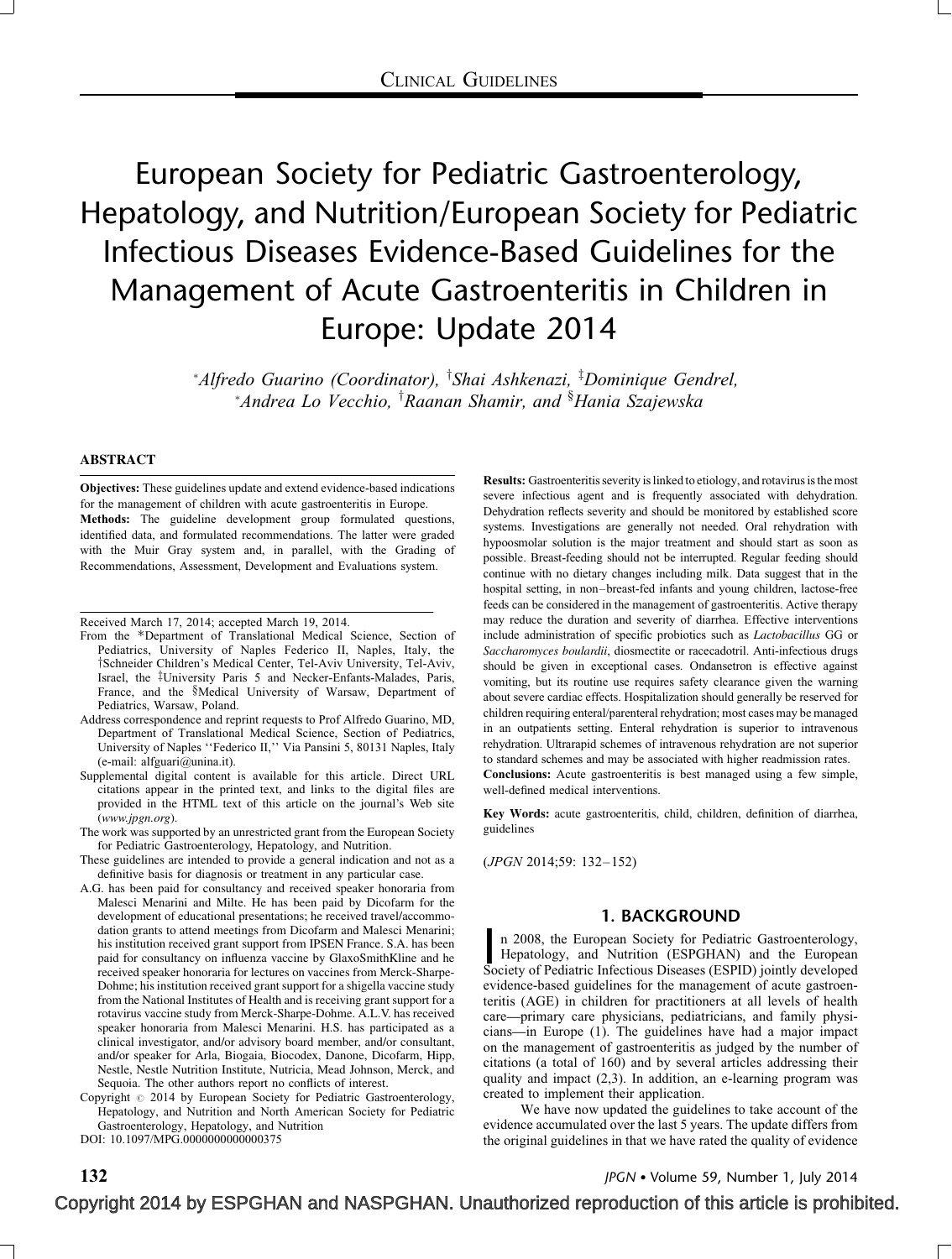and the weight of recommendations using the Grading of Recommendations, Assessment, Development and Evaluations (GRADE) system, which has advantages over other rating systems [\(4\)](#page-19-0). To reflect the changes that have occurred, we have, however, retained, or wherever appropriate, revised, the Muir Gray rating that we used 5 years ago (see ''Methods for Guidelines Update Development''). Another novelty is a section on the management of children in hospital. This section addresses crucial issues in the management of diarrhea, namely, enteral and parenteral rehydration, correction of hydroelectrolyte imbalance, complications, and monitoring the course of the disease.

As in the case of the 2008 AGE guidelines, the tables of evidence are an integral part of the update. Interested readers can access this material, which was used to produce the recommendations, in the online version of the Journal of Pediatric Gastroenterology and Nutrition ([www.jpgn.org](http://www.jpgn.org/)).

### 2. METHODS FOR GUIDELINES UPDATE DEVELOPMENT

We applied the same approach we had used to develop the previous guidelines (see the 2008 guidelines for details). In brief, the process started with specifying clinical questions that define the population for search purposes.

These were defined as follows: previously healthy children  $\leq$ 5 years of age with clinically diagnosed AGE (diarrhea and/or vomiting presumably of infectious origin), in- or outpatients living in geographic Europe. Children with at-risk conditions, such as chronic disorders or immunodeficiency, are not covered.

Recommendations were formulated and graded according to the Muir Gray [\(5\)](#page-19-0) and Cook [\(6\)](#page-19-0) (Table 1), and the GRADE system [\(4\)](#page-19-0) ([Table 2\)](#page-2-0). See additional information about methods in the Online Repository.

### 3. DEFINITION

Acute gastroenteritis is generally defined as a decrease in the consistency of stools (loose or liquid) and/or an increase in the frequency of evacuations (typically  $\geq$  3 in 24 hours), with or without fever or vomiting; however, a change in stool consistency versus previous stool consistency is more indicative of diarrhea than stool number, particularly in the first months of life. Acute diarrhea typically lasts <7 days and not  $>14$  days.

# 4. EPIDEMIOLOGY

The incidence of diarrhea ranges from 0.5 to 2 episodes per child per year in children  $\lt$ 3 years in Europe.

Gastroenteritis is a major reason for hospitalization in this range of age.

Rotavirus is the most frequent agent of AGE; however, norovirus is becoming the leading cause of medically attended AGE in countries with high rotavirus vaccine coverage.

The most common bacterial agent is either *Campylobac*ter or Salmonella depending on country.

Intestinal infections are a major cause of nosocomial infection.

Hospital- and population-based studies showed that 45% to 75% of children with AGE had a pathogenic enteric organism isolated from their stools. Rotavirus is the most common cause of AGE in children in all European countries. A comprehensive literature search in Western Europe showed an incidence of rotavirus gastroenteritis as high as 1.33 to 4.96 cases/100 person year. Hospitalization rates for rotavirus gastroenteritis ranged from 7% to 81% in various countries. Nosocomial rotavirus gastroenteritis accounted for 50% to 70% of all cases of hospital-acquired gastroenteritis, and prolonged hospital stays by 4 to 12 days. This rate had a major impact on costs [\(7\).](#page-19-0) Rotavirus serotype predominance appears to change on a seasonal basis within each country and may even differ between regions of the same country.

Two oral live rotavirus vaccines, Rotarix and RotaTeq, licensed in Europe in 2006, were found to have good safety and efficacy profiles in large clinical trials. A significant reduction of AGE-related hospital admissions has been reported in countries with a routine rotavirus vaccination program [\(8\).](#page-19-0) Although vaccination coverage in European countries is still low, changes in AGE epidemiology have been reported after the introduction of rotavirus vaccination. In fact, the proportion of new (G12) or selected (G2P4) strains increased in countries after the introduction of vaccination [\(9,10\)](#page-19-0).

Norovirus, generally considered the second leading agent of AGE, is fast becoming a leading cause of medically attended gastroenteritis in countries with high rotavirus vaccine coverage [\(11,12\).](#page-19-0) Noroviruses represent 10% to 15% of causes of hospitalizations for AGE in European children, and are often associated

TABLE 1. Strength of evidence and grade of recommendations in support of the recommendations formulated in the 2008 ESPGHAN/ESPID guidelines for the management of AGE in children in Europe

| Strength of evidence    |                                                                                                                                          |  |  |
|-------------------------|------------------------------------------------------------------------------------------------------------------------------------------|--|--|
|                         | Strong evidence from $>1$ systematic review(s) of well-designed RCTs                                                                     |  |  |
|                         | Strong evidence from $>1$ properly designed RCT(s) of appropriate size                                                                   |  |  |
| Ш                       | Evidence from well-designed trials without randomization, single group pre-post, cohort, time series,<br>or matched case-control studies |  |  |
| IV                      | Evidence from well-designed trials, nonexperimental studies from $>1$ center or research group                                           |  |  |
| Va                      | Opinion of respected authorities                                                                                                         |  |  |
| Vb                      | Clinical evidence, descriptive studies, or reports of expert committees                                                                  |  |  |
| Grade of recommendation |                                                                                                                                          |  |  |
| A                       | Supported by level I evidence, highly recommended                                                                                        |  |  |
| B                       | Supported by level II evidence, recommended                                                                                              |  |  |
|                         | Supported by level III evidence, recommended                                                                                             |  |  |
|                         | Supported by level IV and level V evidence; the consensus route would have to be adopted                                                 |  |  |
|                         |                                                                                                                                          |  |  |

AGE = acute gastroenteritis; ESPGHAN = European Society for Pediatric Gastroenterology, Hepatology, and Nutrition; ESPID = European Society for Pediatric Infectious Diseases; RCT = randomized controlled trial.

www.jpgn.org  $\qquad \qquad \qquad 133$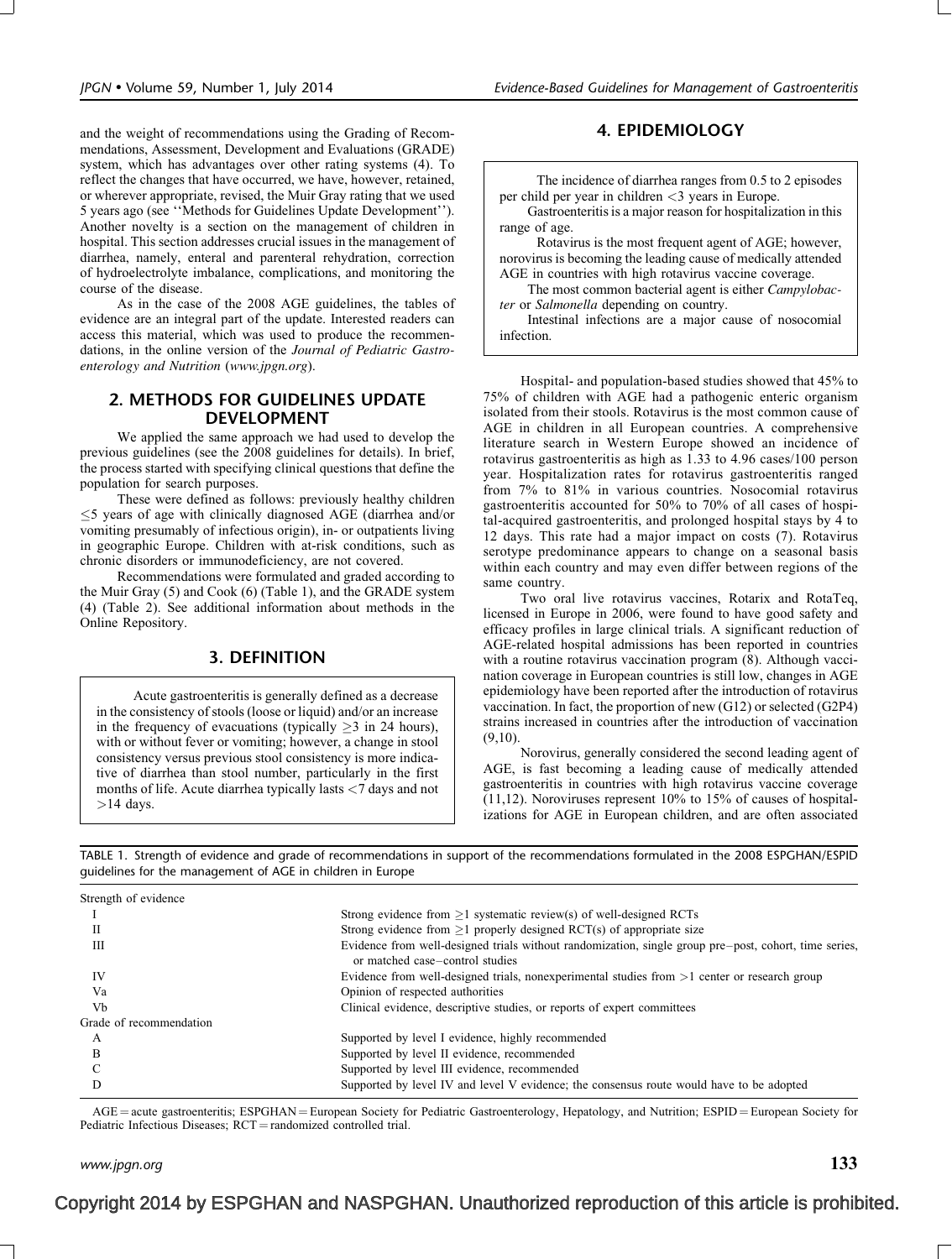| Further research is unlikely to change our confidence in the estimate of effect                                                                                                     |
|-------------------------------------------------------------------------------------------------------------------------------------------------------------------------------------|
| Further research is likely to have an important impact on our confidence in the estimate of effect and may change the estimate                                                      |
| Further research is extremely likely to have an important impact on our confidence in the estimate of effect and is likely to<br>change the estimate                                |
| Any estimate of effect is extremely uncertain                                                                                                                                       |
| Grade of recommendation                                                                                                                                                             |
| When the desirable effects of an intervention clearly outweigh the undesirable effects, or they clearly do not                                                                      |
| When the tradeoffs are less certain (either because of the low quality of evidence or because the evidence suggests that desirable<br>and undesirable effects are closely balanced) |
|                                                                                                                                                                                     |

#### <span id="page-2-0"></span>TABLE 2. GRADE system

GRADE = Grading of Recommendations, Assessment, Development, and Evaluations.

with a more severe pattern of diarrhea, mainly in case of infection with specific genotypes (GII4 and Bristol group) [\(13,14\)](#page-19-0). Severe outbreaks owing to new norovirus variants were recently reported in schools and in day-care centers [\(15,16\)](#page-19-0). Finally, norovirus is the first or second cause of AGE in traveler's diarrhea and in diarrheic patients returning from travel [\(16,17\)](#page-19-0).

A large study in the United Kingdom revealed major changes in the etiological pattern of gastroenteritis. In fact, there was a decline of Salmonella and an increase in the detection of norovirus and sapovirus [\(18\).](#page-19-0) Bacterial (mainly Campylobacter and Salmonella) and protozoan organisms are less common causes of AGE. In addition, Clostridium difficile infection, whose frequency is rapidly increasing worldwide, has been related to community-acquired acute diarrhea even in low-risk pediatric populations [\(19,20\)](#page-19-0).

Giardia is rarely associated with AGE in immunocompetent children. Carriage of Giardia or Cryptosporidium in stool is low in children living in Europe, namely 1% to 3% in day-care centers [\(21,22\)](#page-20-0). Giardia or Cryptosporidium infestation in Europe is frequently asymptomatic; however, AGE outbreaks owing to Cryptosporidium can occur in children with normal immunity attending day care centers [\(22\).](#page-20-0)

Asymptomatic carriage in stools of nonpathogenic protozoa is not rare in children returning from tropical countries.

### 5. RISK FACTORS FOR SEVERE AND/OR PERSISTENT DISEASE

See supplemental table at <http://links.lww.com/MPG/A316>.

# 5.1 Is There a Relation Between Severe or Persistent Diarrhea and Etiology?

Rotavirus is the most severe enteric pathogen of childhood diarrhea (III, C) (strong recommendation, moderatequality evidence).

In children with persistent diarrhea the main pathogens detected are as follows:

- Rotavirus, norovirus, astrovirus, enteroaggregative Escherichia coli, and atypical  $E$  coli (III, C) (weak recommendation, low-quality evidence).
- - Giardia (I, A) (weak recommendation, moderate-quality evidence)
- - Cryptosporidium and Entamoeba histolytica (III, C) (weak recommendation, low-quality evidence)

Studies confirmed that viral pathogens, mainly rotavirus, are the main cause of persistent or severe diarrhea in children in Europe, whereas parasites are the main cause in the developing world [\(23\)](#page-20-0). In Spain, severe clinical conditions were often associated with rotavirus infections [\(24\)](#page-20-0). In a retrospective German study, children with rotavirus infection had significantly higher severity scores, more diarrheal events, and longer-lasting diarrhea than children with norovirus or adenovirus-induced AGE [\(25\).](#page-20-0) A prospective survey reported an incidence of 1.2/100,000 cases of extremely severe rotavirus diarrhea in Germany, which included cases of rotavirus-related encephalopathy and deaths [\(26\).](#page-20-0)

Although norovirus may induce frequent and severe vomiting [\(25\),](#page-20-0) norovirus and adenovirus infections are less severe than those caused by rotavirus [\(13,25,27,28\)](#page-19-0). Salmonella AGE was found to be associated with more diarrheal episodes/day and longer duration of diarrhea compared with common viral infections [\(25\)](#page-20-0). Coinfection with different pathogens is associated with a more severe course of symptoms [\(29\)](#page-20-0).

Two studies found that parasites (Cryptosporidium, Giardia, and E histolytica)  $(30-32)$  and some strains of enterotoxigenic  $E \text{ coli}$  (ETEC) [\(33\)](#page-20-0) are important causes of persistent diarrhea in developing countries. However, no specific bacterial species was associated with persistent diarrhea in more than 1000 children in Peru [\(34\)](#page-20-0). Therefore, it was suggested that there is not sufficient evidence to justify the routine use of antimicrobials for children with persistent diarrhea when etiology is unknown [\(35\)](#page-20-0).

### 5.2 Is There a Relation Between Host-Related Factors and Risk of Severe or Persistent Diarrhea?

# 5.2.1 Risk Factor: Younger Age

The high incidence of dehydration in infants  $<$  6 months is related to a higher exposure to rotavirus (III, C) (weak recommendation, low-quality evidence).

In developing countries, a young age  $(< 6$  months) is related to the severity and persistence of diarrhea (II, B) (strong recommendation, low-quality evidence).

Two observational studies performed in Europe evaluated whether young age is a risk factor for specific pathogens of diarrhea [\(13,23\).](#page-19-0) In 1 study the etiology of diarrhea differed between infants and children age >2 years as follows: viral (98% vs 44%), bacterial (23% vs 50%), and parasitic (0% vs 31%) [\(23\).](#page-20-0) Similar findings were obtained by the other study [\(13\).](#page-19-0)

Ten studies in developing countries [\(31,33,34,36–42\)](#page-20-0) agreed that persistent diarrhea was more frequent in infants age  $<6$  months.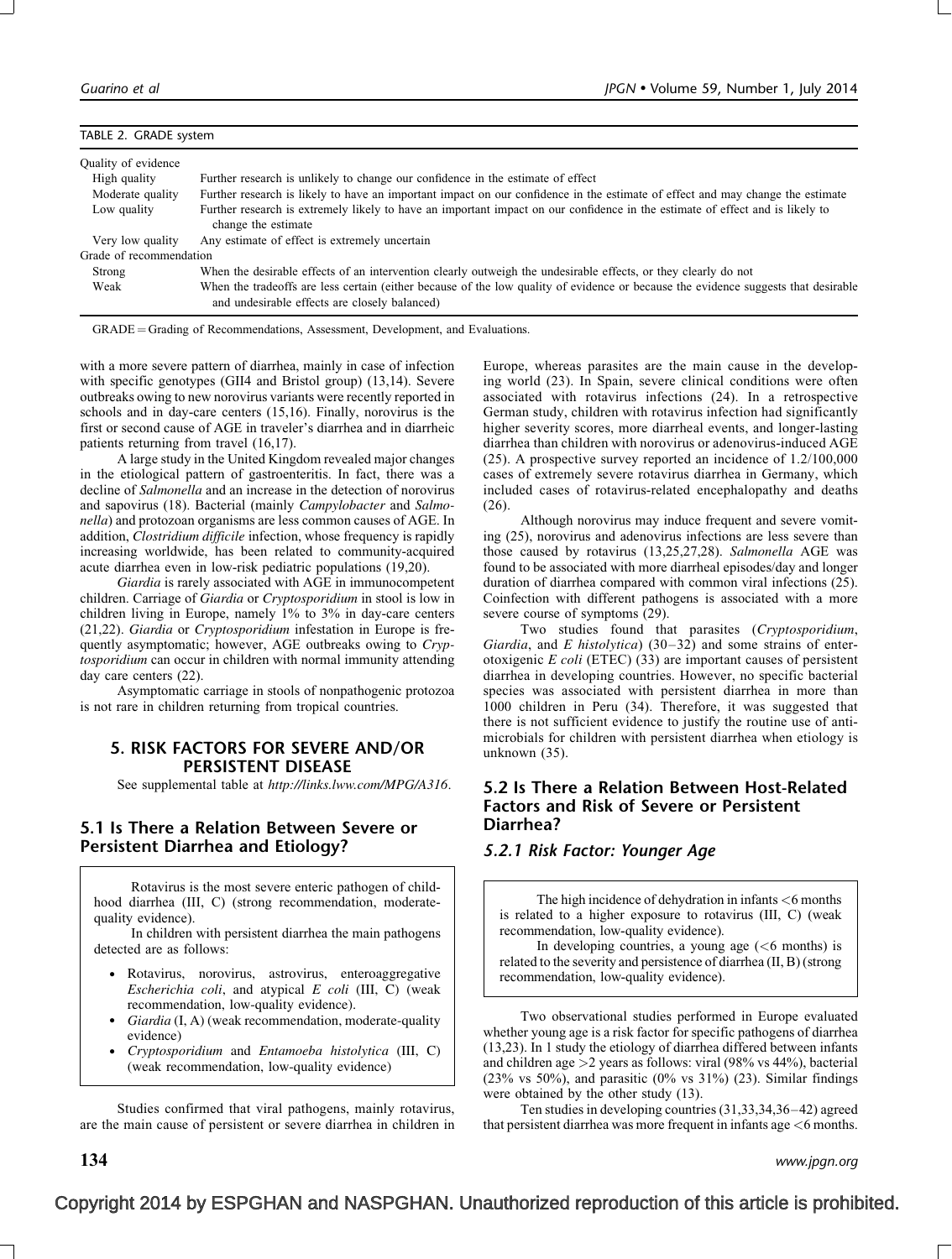# 5.2.2 Risk Factor: Feeding Practice

Predominant breast-feeding may reduce the risk of AGE in young European infants (III, C) (strong recommendation, moderate-quality evidence).

In developing areas early weaning may be associated with earlier onset of severe or prolonged diarrhea (III, C) (weak recommendation, low-quality evidence).

A prospective study conducted in Spain showed that predominant breast-feeding for 4 to 6 months reduced the risk of gastroenteritis [\(43\),](#page-20-0) and an earlier prospective study conducted in the United States showed that breast-feeding may prevent severe episodes of diarrhea [\(44\)](#page-20-0). Consistent and even stronger evidence of the benefits of breast-feeding has been reported in developing countries [\(31,32,45\)](#page-20-0).

# 5.2.3 Risk Factor: Underlying Chronic Disease or Immune Deficiencies

Children with immune deficiencies have a higher risk of developing more prolonged and more severe disease (III, C) (weak recommendation, low-quality evidence).

Malnutrition and immunodeficiencies are risk factors for persistent parasitic diarrhea in developing countries (III, C) (weak recommendation, low-quality evidence).

C difficile is a major agent of severe diarrhea in selected chronic diseases such as inflammatory bowel disease (IBD) and oncologic conditions (III, C) (weak recommendation, lowquality evidence).

Children with immunodeficiency, underlying chronic conditions, or undergoing treatment may have a more severe and prolonged course of common diarrheal infections (eg, rotavirus or norovirus), or may be at a greater risk for contracting opportunistic infections (eg, C difficile, Cryptosporidium, Giardia) [\(46–50\)](#page-20-0). C difficile is emerging as a major agent of severe diarrhea in children with IBD, neoplastic diseases, and other chronic conditions (19, 51, 52; references 51–222 can be viewed at [http://links.lww.com/MPG/](http://links.lww.com/MPG/A318) [A318](http://links.lww.com/MPG/A318)).

Highly immunosuppressed patients failed to eliminate norovirus and had a higherrisk of developing persistent or chronic diarrhea [\(48\).](#page-20-0) Similarly, prolonged antigenemia during rotavirus infection was reported in stem cell transplant recipients [\(49\).](#page-20-0) A retrospective study on >6500 children with rotaviral or nonrotaviral AGE did not find a relation between chronic illnesses and the need for intensive care treatment [\(46\).](#page-20-0) In children who underwent renal transplantation, Cryptosporidium should be suspected in this population [\(47\).](#page-20-0)

Protein energy malnutrition, vitamin A deficiency, poor folate status, and prior antibiotic use are risk factors for persistence of diarrhea in developing countries [\(40,41,45,53–57\).](#page-20-0)

# 5.3 Is There a Relation Between the Child's Clinical Condition and Risk of Severe or Persistent Diarrhea?

Loss of appetite, fever, vomiting, and mucus in stools are frequently associated with persistent diarrhea (III, C) (weak recommendation, very low-quality evidence).

Fever, severe dehydration, and lethargy, which are more common in rotavirus infection, indicate systematic involvement and are associated with severe diarrhea (III, C) (weak recommendation, low-quality evidence).

In developing countries, severe malnutrition, underlying clinical conditions, and concomitant diseases may significantly affect disease severity and clinical outcomes in children with AGE (58). In industrialized areas, the severity of AGE is reflected by the degree of dehydration; however, persistent diarrhea and systemic symptoms, which are occasionally observed in children with AGE, are associated with a worse outcome.

Data on the relation between specific general features and the risk of severe AGE may be extrapolated from observational studies. The presence of high-grade fever and severe dehydration, as well as the association of fever and lethargy with typical gastrointestinal symptoms, probably indicates severe rotavirus-associated AGE (59,60). Rotaviral AGE is associated with a higher risk of metabolic disorders, particularly hypoglycemia [\(46\).](#page-20-0) Benign afebrile seizures, not related to severe dehydration or electrolyte imbalance, have been associated with viral (rotavirus and norovirus) gastroenteritis (61–64). A considerable number of encephalopathies were reported in a surveillance study in approximately 100 cases of extremely severe diarrhea [\(26\).](#page-20-0) In a retrospective controlled trial of nontyphoid Salmonella gastroenteritis, children with diarrhea who appeared toxic or presented seizures at hospital admission were more likely to have bacteremia than those with isolated gastrointestinal symptoms (65). The severe consequences of these data support the strong recommendation, although the quality of evidence is low.

# 5.4 Is There a Relation Between Setting or Socioeconomic Factors and Risk of Severe or Persistent Diarrhea?

Children attending day care centers have a greater risk of mild and severe diarrheal illness than children at home (III, C) (weak recommendation, low-quality evidence).

In European countries, there is evidence, although weak, of a link between low socioeconomic status and the severity or persistence of diarrhea (III, C) (weak recommendation, very low-quality evidence).

Setting (hospital or day care) and socioeconomic factors may affect the course of AGE because they are associated with increase exposure to enteric pathogens and to risk of severe or protracted diarrhea. The risk of nosocomial diarrhea is related to young age and increases with duration of hospitalization; it may reach 70% in young children staying in hospital for 6 days [\(7,66,67\).](#page-19-0) The incidence rate of nosocomial AGE decreased with age (26%– 48% in the first year of life, and 2% to 7% at 24 months) (68), and mortality due to nosocomial rotavirus AGE may be higher in children under 12 months of age than in children older than that age [\(7\).](#page-19-0) Nosocomial cases tended to be less severe than communityacquired cases (69), and can be easily prevented by adherence to hand-hygiene measures (70).

Children attending day care can be easily infected by rotavirus (71). Stringent hygiene measures (including diaper changing, hand washing, alcohol-based hand sanitizer, and food-preparation equipment) may, however, reduce this risk (72,73).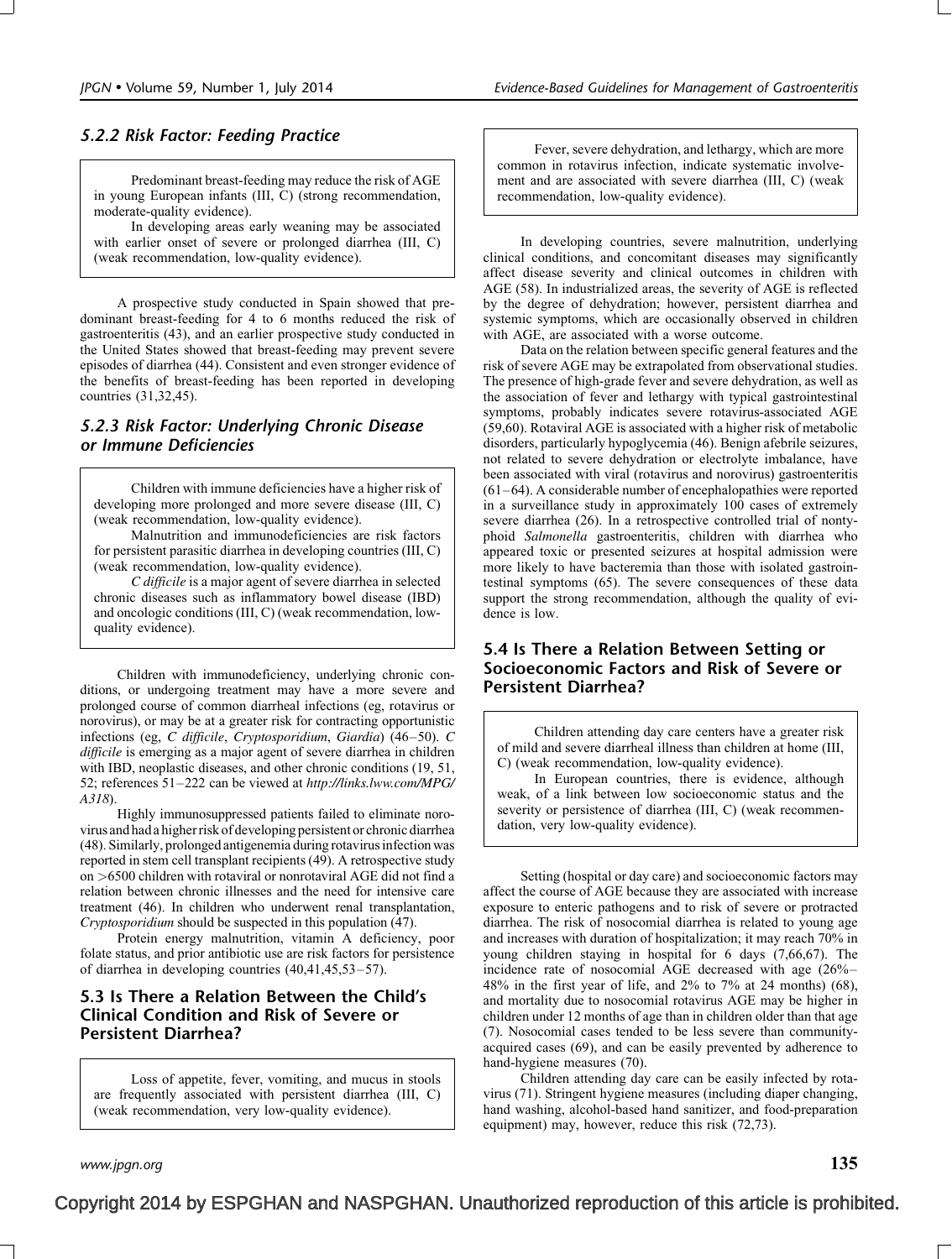Two studies on the impact of low socioeconomic status (estimated using standardized deprivation indices) on hospital admission for AGE in UK children produced conflicting results (74,75).

### 6. CLINICAL EVALUATION AND DISEASE **SEVERITY**

### 6.1 What Are the Indications for a Medical Visit?

A telephone triage can be appropriate in the management of uncomplicated AGE or to evaluate the need for a medical visit (Vb, D) (weak recommendation, low-quality evidence).

Infants and toddlers with AGE should be referred for medical evaluation if any of the following are present:

- Age <2 months (III, C) (strong recommendation, lowquality evidence)
- - Severe underlying disease (eg, diabetes and renal failure) (Vb, D) (strong recommendation, very low-quality evidence)
- Persistent vomiting (III, C) (strong recommendation, low-quality evidence)
- High-output diarrhea with elevated stool volumes (>8 episodes/day) (III, C) (strong recommendation, lowquality evidence)
- - Family-reported signs of severe dehydration (Vb, D) (strong recommendation, very low-quality evidence)

AGE in European countries is generally a relatively mild and self-limiting condition, although it may occasionally evolve into a serious illness. Most cases may be managed at home. Caregivers should be encouraged to have oral rehydration solution (ORS) at home and start administering it as soon as AGE symptoms begin in order to reduce complications and the need for a medical visit.

A telephone consultation can be appropriate in the management of uncomplicated cases of AGE (76). The aim of a telephone consultation is to obtain sufficient information to enable the physician to estimate the child's clinical condition and the risk of dehydration. Questions to caregivers should be specific and easy to understand, and should focus on the following:

- The child's age
- -The child's risk factors
- -Recent medical history
- -How long (hours or days) has the child been ill
- - The number of episodes of diarrhea or vomiting, and the approximate amount of fluids lost
- -Whether the child is able to receive oral fluids
- -Urine output and hydration state
- -The child's neurological condition.

Infants 2 to 3 months old, although at a relatively low risk of diarrhea, may be at a higher risk of dehydration and complications, and may need a medical visit. A comparison of AGE guidelines published up to 2011 showed a significant consistency in the recommendations for medical consultation during childhood AGE [\(3\)](#page-19-0); however, other guidelines indicated family reliability as a prerequisite for home management and included ''reported signs of severe dehydration'' as an indication for a medical visit  $(77-79)$ .

# 6.2 How Is Dehydration Assessed?

The best measure of dehydration is the percentage loss of body weight (Vb, D) (weak recommendation, low-quality evidence).

Historical pointsare moderatelysensitive asa measureof dehydration (III, C) (weak recommendation, moderate-quality evidence).

Classification into subgroups with no or minimal dehydration, mild-to-moderate dehydration, and severe dehydration is an essential basis for appropriate treatment (I, A) (strong recommendation, moderate-quality evidence).

Parental reports of dehydration symptoms are so low in specificity that they may not be clinically useful; however, parental report of normal urine output decreases the likelihood of dehydration (Vb, C) (strong recommendation, low-quality evidence).

Little is known about the severity of diarrhea and/or vomiting and dehydration in industrialized countries; therefore, recommendations are largely based on data from developing countries. In the latter, infants and young children with frequent high-output diarrhea and vomiting are most at risk (III, C) (weak recommendation, low quality evidence).

Clinical tests for dehydration are imprecise, generally showing only fair-to-moderate agreement among examiners (III, C) (weak recommendation, moderate-quality evidence).

The best 3 individual examination signs for assessment of dehydration are prolonged capillary refill time, abnormal skin turgor, and abnormal respiratory pattern (III, C) (weak recommendation, moderate-quality evidence).

Classification of dehydration into no, mild-to-moderate, or severe is typically based on pre- and postillness weight. Postillness weight gain is considered the criterion standard for the assessment of the severity of dehydration. Pruvost et al (80), however, recently questioned the value of body weight measurement to assess dehydration in children.

### Scoring Systems to Assess Dehydration and Severity of Illness

The performance of scoring systems depends on settings and the operator. There is no single standard method. Rather, the latter derives from a compromise between accuracy and reliability on one side, and operators and setting on the other. It seems reasonable that different scoring systems are used in outpatient and inpatients.

Although dehydration is the major determinant of severity of AGE, it is not the only one. Several scoring systems assess dehydration based on clinical signs and symptoms (eg, capillary refill, skin turgor, urinary output) (dehydration scales). Other scores evaluate the global clinical features based on a cluster of symptoms (eg, diarrhea, vomiting, fever) and the need of hospital stay or follow-up (severity scores).

#### Clinical Dehydration Scales

It would be helpful to have a common tool to evaluate dehydration. The use of the Clinical Dehydration Scale (CDS) is supported by consistent evidence, and it is easy to use in the assessment of dehydration (III, C) (weak recommendation, low-quality evidence).

This scale should be used in combination with other criteria to guide the need of medical interventions in individual cases (III, C) (weak recommendation, low-quality evidence).

 $136 \,$  www.jpgn.org  $\,$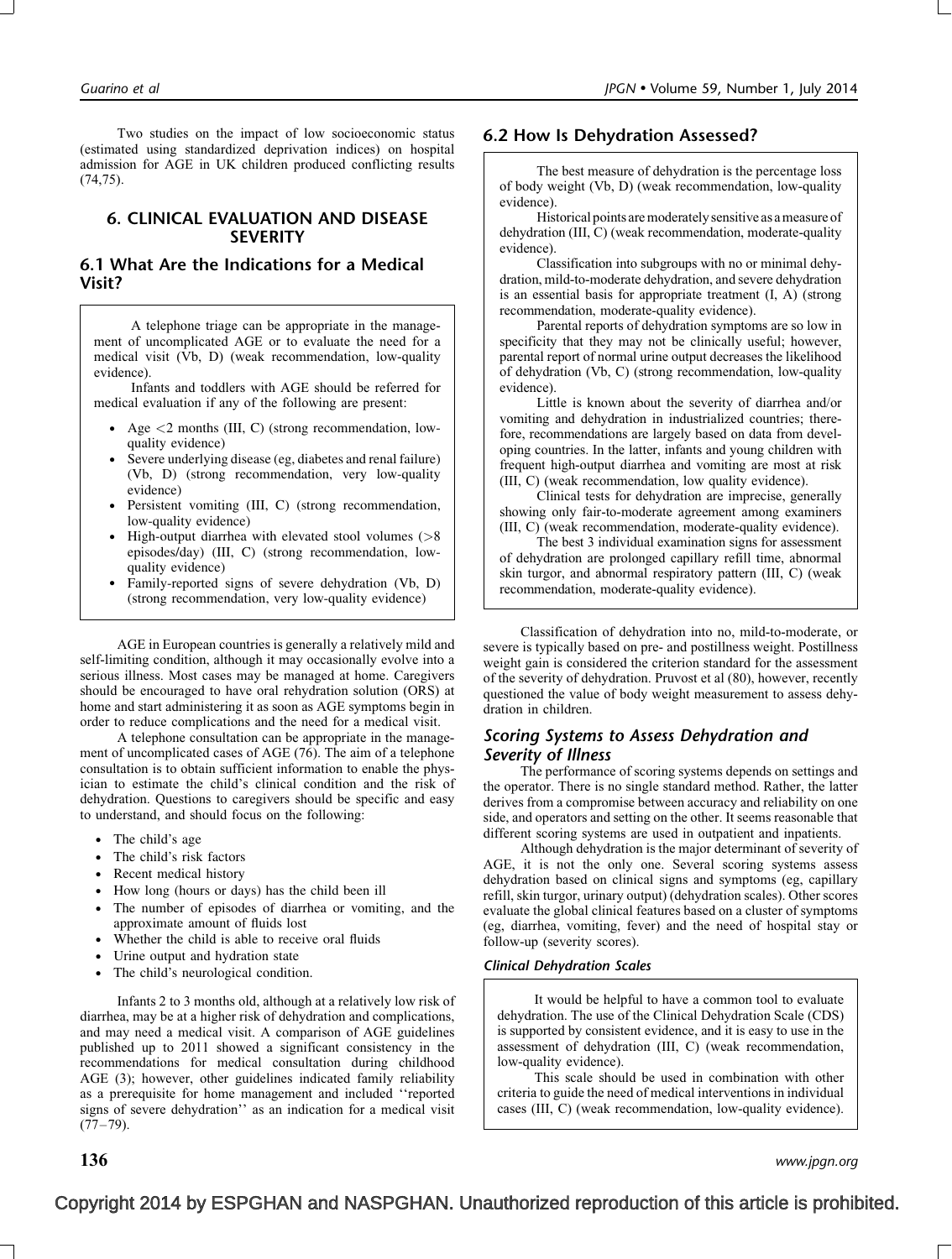| TABLE 3. CDS for children (total score from 0 to 8) |        |                                                           |                                             |  |
|-----------------------------------------------------|--------|-----------------------------------------------------------|---------------------------------------------|--|
| Characteristics                                     |        |                                                           |                                             |  |
| General appearance                                  | Normal | Thirsty, restless or lethargic but irritable when touched | Drowsy, limp, cold or sweaty $\pm$ comatose |  |
| Eyes                                                | Normal | Slightly sunken                                           | Extremely sunken                            |  |
| Mucous membranes (tongue)                           | Moist  | Sticky                                                    | Dry                                         |  |
| Tears                                               | Tears  | Decreased tears                                           | Absent tears                                |  |

A score of 0 represents no dehydration; a score of 1 to 4, some dehydration; and a score of 5 to 8 moderate/severe dehydration. CDS = clinical dehydration scale.

In 2008 the ESPGHAN/ESPID Working Group observed that none of the dehydration scales available at that time had been validated in individual patients. Therefore, they concluded that there was insufficient evidence to support the use of any 1 single scoring system for the management of the individual child.

Starting in 2008, a number of studies were conducted to validate the CDS for children 1 to 36 months with AGE in the emergency department (ED) (81). The scale was developed using formal measurement methodology, namely, item selection and reduction, reliability, discriminatory power, validity, and responsiveness. It consists of 4 clinical items: general appearance, eyes, mucous membranes, and tears. Each item is rated from 0 to 2, and the total score ranges between 0 and 8. The final 3 categories were as follows: no dehydration (CDS score: 0), some dehydration (CDS score: 1–4), and moderate/severe dehydration (CDS score: 5–8) (Table 3).

The CDS was validated in several clinical studies. It was found to be useful in predicting the need for intravenous (IV) rehydration (82,83), weight gain (83), need for blood test (83,84), need for hospitalization (83), and the length of stay in hospital and in the ED (82,84). CDS was characterized by moderate-to-good interobserver reliability (83,85).

Roland et al (86) proposed a standardized scoring system that consists of 7 clinical items: mucous membranes, skin turgor, sunken eyes, respiratory rate, pulse rate, neurological status, and capillary refill time, each scored 0–2, which is summed for a total score ranging between 0 and 10. The study, which involved 100 children with symptoms of gastroenteritis, showed that a standardized scoring system of clinical signs did not reduce the variability between physicians' assessments of the dehydrated children.

Other methods of estimating dehydration status that may require specific tools have been evaluated, namely, the use of ultrasound to measure the inferior vena cava (IVC) diameter (87), the ratio of IVC to aorta diameter (88), the aorta to IVC ratio and IVC inspiratory collapse (89), bedside hand-held bladder ultrasound scanning (90), and digital videography to measure capillary refill time (91), or bioelectric impedance (92). Although some of these methods are promising, further studies are required to validate these diagnostic tools in the assessment of dehydration in children.

#### Severity Scores

Severity scores provide a more global measure of general clinical involvement and include dehydration and other parameters. Limited but solid evidence support their use. The classic Vesikari scale is a 20-point score (93) and a more simple score consists of 7 variables to differentiate whose scores range between 0–8, 9–10, and  $\geq$ 11, which correspond to mild, moderate, and severe illness, respectively. Recently, Schnadower et al (94) demonstrated that this score significantly correlates with the grade of dehydration, hospitalization, and subsequent day care and work absenteeism. The authors concluded that this score is a reliable tool for the assessment of the global severity of gastroenteritis and supported its use in multisite outpatient clinical trials (Table 4).

# 6.3 Is There Any Clinical Feature That May Suggest a Bacterial Versus Viral Etiology of Diarrhea?

High fever  $(>40^{\circ}C)$ , overt fecal blood, abdominal pain, and central nervous system involvement each suggests a bacterial pathogen. Vomiting and respiratory symptoms are associated with a viral etiology (III, C) (weak recommendation, low-quality evidence).

No clinical feature of AGE can differentiate a bacterial from a viral etiology. Children with viral intestinal infection had significantly more respiratory symptoms and presented with more frequent and longer-lasting vomiting than children with bacterial intestinal infection [\(25\)](#page-20-0). Two observational studies of European children  $\lt$  5 years, one involving 680 Italian outpatients (60) and the

| TABLE 4. Modified Vesikari score                                                     |          |                |                 |                      |
|--------------------------------------------------------------------------------------|----------|----------------|-----------------|----------------------|
| Points                                                                               | $\theta$ |                |                 |                      |
| Diarrhea duration, h                                                                 |          | $1 - 96$       | $97 - 120$      | >121                 |
| Maximum number of diarrheal stools per 24-h period<br>(in the course of the disease) |          | $1 - 3$        | $4 - 5$         | $\geq 6$             |
| Vomiting duration, h                                                                 |          | $1 - 24$       | $25 - 48$       | >49                  |
| Maximum number of episodes per 24-h period<br>(in the course of the disease)         |          |                | $2 - 4$         | $\geq 5$             |
| Maximum recorded fever, °C                                                           | <37.0    | $37.1 - 38.4$  | $38.5 - 38.9$   | >39.0                |
| Future health care visit                                                             | $\Omega$ |                | Primary care    | Emergency department |
| Treatment                                                                            | None     | IV rehydration | Hospitalization |                      |

Adapted from  $(94)$ . IV = intravenous.

www.jpgn.org 137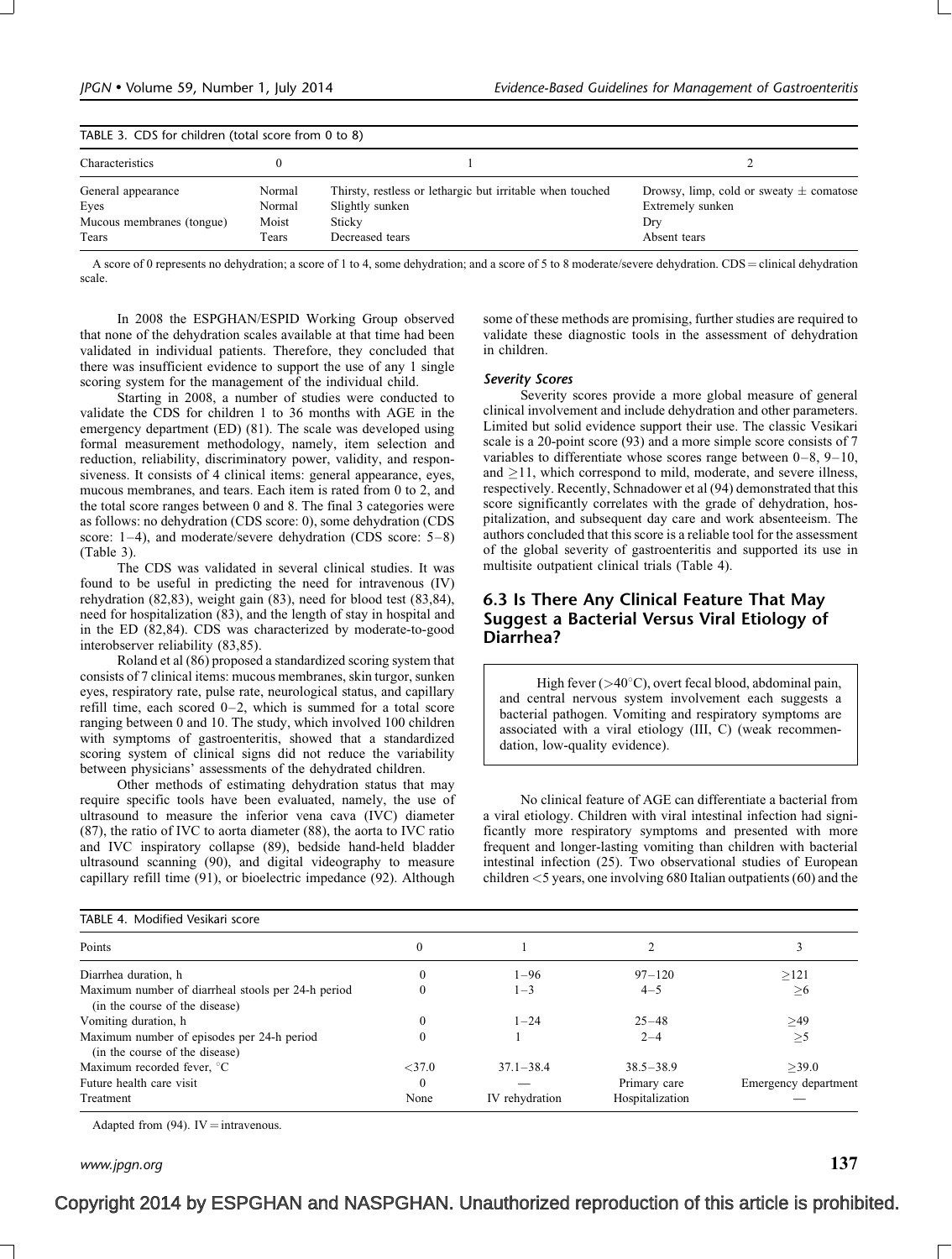other involving 4880 German inpatients [\(46\)](#page-20-0), found that rotaviruspositive AGE is more likely to be associated with fever, dehydration, and electrolyte imbalance than rotavirus-negative episodes. Compared with other viral infections, rotavirus infection is associated with high-grade fever  $(>\frac{38}{\circ}C)$ , more frequent diarrheal episodes ( $>7$ /day), and longer-lasting diarrhea, and, consequently, it results in significantly higher severity scores [\(25,59,95\)](#page-20-0). In contrast, children with norovirus infection have significantly more episodes of vomiting than children with other viral infections, and in some cases, vomiting may be the only gastrointestinal symptom (up to 20% of patients present without diarrhea) [\(25,95\)](#page-20-0).

A pattern of ''colitis'' characterized by numerous diarrheal episodes with small amounts of stool [\(25,96\),](#page-20-0) bloody stools, high fever, and abdominal pain (96) is more likely to be associated to bacterial enteric infections.

# 7. DIAGNOSTIC WORKUP

Acute gastroenteritis does not generally require a specific diagnostic workup (Vb, D) (strong recommendation, low-quality evidence).

# 7.1 Are Microbiological Investigations Useful in Children With AGE?

Children presenting with AGE do not require routine etiological investigation; however, there may be particular circumstances in which microbiological investigations may be necessary for diagnosis and treatment (Vb, D) (strong recommendation, low-quality evidence).

Microbiological investigations may be considered in children with underlying chronic conditions (eg, oncologic diseases, IBDs, etc), in those in extremely severe conditions, or in those with prolonged symptoms in whom specific treatment is considered. (Vb, D) (strong recommendation, very lowquality evidence).

Microbiological investigation is not helpful in most cases. Stools should be sampled during outbreaks, especially in childcare, school, hospital, and residential settings, where there may be a public health need to identify the pathogen and establish its source. Children with severe bloody diarrhea or a history of travel to at-risk areas may benefit from etiology investigation.

# 7.2 Is There Any Reliable Hematological Marker of Bacterial Diarrhea?

The differentiation of a bacterial from nonbacterial etiology is not likely to change treatment. C-reactive protein (CRP) and procalcitonin measurements are not routinely recommended to identify a bacterial etiology (Vb, D) (weak recommendation, low-quality evidence).

There is a lack of good-quality studies of the effectiveness (reliability) and ability of specific laboratory tests to distinguish between bacterial and viral gastroenteritis [\(25\).](#page-20-0)

Evidence suggests that raised CRP, also measured with the Quick Read-CRP test (97), can detect bacterial causes of AGE, although poor evidence quality should be taken into consideration. Normal CRP does not exclude the possibility of bacterial gastroenteritis. Other acute-phase proteins (interleukin [IL]-6, IL-8, and IL-10), and raised erythrocyte sedimentation rate levels were found to be less accurate than CRP. Procalcitonin seems to be more effective than CRP in differentiating between viral and bacterial AGE (98), but additional data are needed before its use can be recommended.

# 7.3 Can Any Stool Marker Differentiate a Bacterial From a Nonbacterial Agent?

Based on available data we do not recommend the routine use of fecal markers to distinguish between viral and bacterial AGE in the clinical setting (Vb, D) (weak recommendation, low-quality evidence).

Compared with fecal lactoferrin, fecal calprotectin more closely reflects intestinal inflammation. This in turn is more frequently associated with a bacterial than with a viral or parasitic etiology.

Both fecal markers (calprotectin and lactoferrin) have been studied mostly in relation to the diagnosis and monitoring of IBD. Although they are good indicators of IBD, neither is specific for the disease. In fact, elevated levels have been found in other diseases of the gastrointestinal tract, namely, infectious gastroenteritis, cancer, polyposis, allergy, celiac disease, cystic fibrosis, protein-losing enteropathy, necrotizing enterocolitis, immunodeficiency, and diverticular disease (99).

The evaluation of fecal calprotectin combined with CRP showed a diagnostic accuracy of 94% for bacterial AGE (100).

Fecal lactoferrin is higher in patients with Salmonella or Campylobacter infection than in patients with viral infection (101), and is significantly correlated with disease severity measured with the Vesikari and Clark scores.

# 7.4 Does Any Biochemical Test Change the Approach to the Child With AGE?

Tests of dehydration are imprecise, and, generally, there is only fair-to-moderate agreement with the examiner's estimate (III, C) (weak recommendation, low-quality evidence).

The only laboratory measurement that appears to be useful in decreasing the likelihood of  $>5\%$  dehydration is serum bicarbonate (normal serum bicarbonate) (III, C) (weak recommendations, low-quality evidence).

Electrolytes should be measured in hospital settings:

- - In moderately dehydrated children whose history and physical examination findings are inconsistent with a severe diarrheal disease, and in all severely dehydrated children (Va, D) (strong recommendation, low-quality evidence).
- In all children starting IV therapy, and during therapy, because hyper- or hyponatremia will alter the rate at which IV rehydration fluids will be given (Va, D) (strong recommendation, low-quality evidence).

 $138$  www.jpgn.org www.jpgn.org www.jpgn.org www.jpgn.org www.jpgn.org www.jpgn.org www.jpgn.org  $\sim$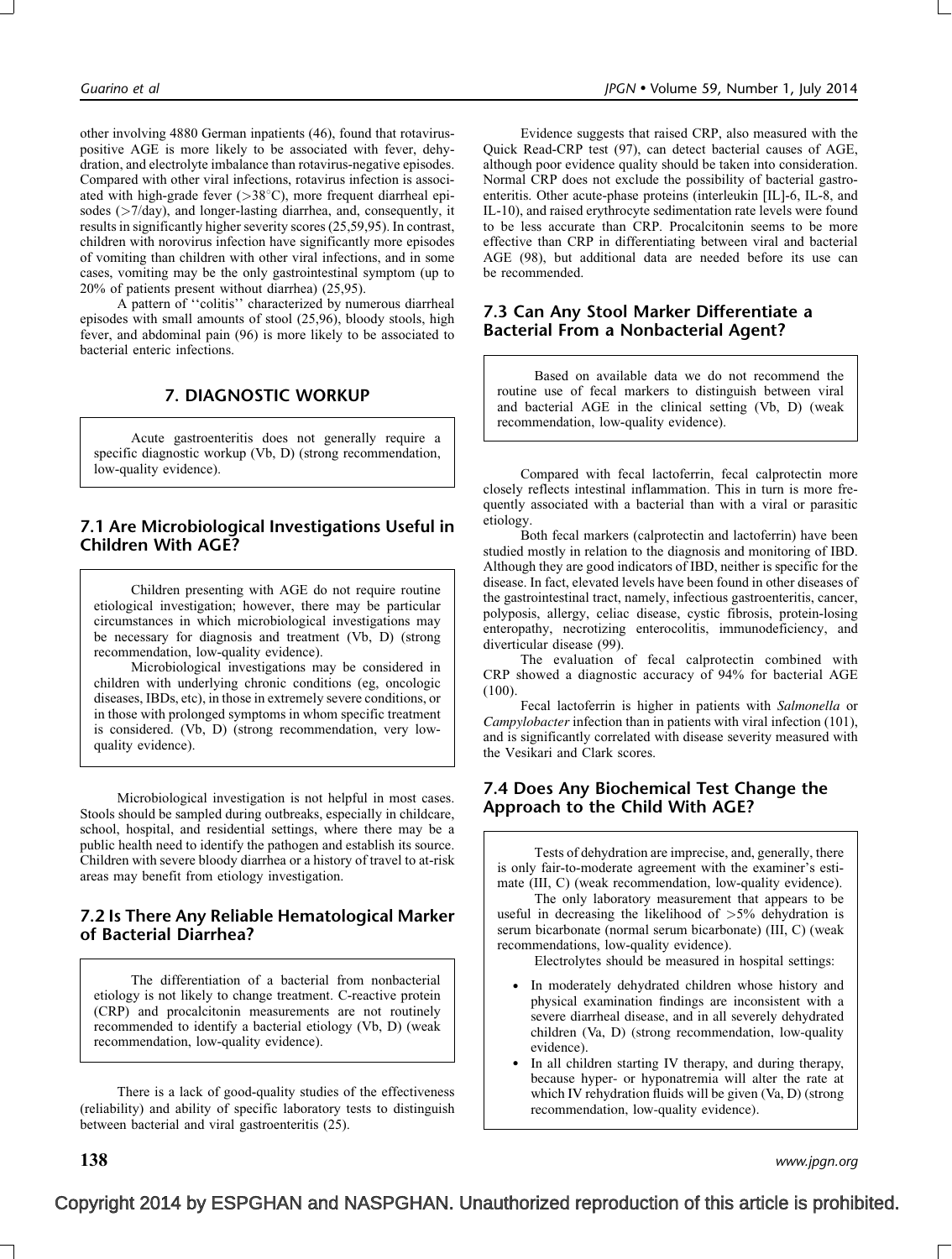Several studies tried to define key clinical and laboratory markers that can be used to objectively measure the degree of dehydration. On the contrary, laboratory studies, including serum electrolytes, are generally unnecessary in cases of AGE with mild-tomoderate dehydration. Laboratory tests may be considered in dehydrated children if IV rehydration therapy is started, if there are signs and symptoms of hypernatremia, and in case of shock. Serum bicarbonate, blood urea nitrogen, and low pH combined with a high base excess correlate best with the percentage of weight loss; however, none of the laboratory tests studied so far can accurately estimate the percentage of weight loss in a general pediatric practice.

Serum sodium, potassium, creatinine, blood urea, and glucose and the level of dehydration were assessed in 251 children admitted to hospital with AGE (102). In this study, which suffers from severe methodological limitations, serum urea was the best among all parameters in predicting levels of dehydration. The results of this study are in disagreement with the recommendations on laboratory testing in AGE set out in the American Academy of Pediatrics Practice Parameters (77) and in the previous ESPGHAN/ESPID guidelines. Owing to the methodological limitations of the abovementioned study, there is insufficient evidence to change present recommendations for biochemical testing in children with AGE.

In summary, there are no data to support the presence and utility of clinically significant biochemical disturbances in children with gastroenteritis. High plasma bicarbonate levels were significantly associated with the absence of dehydration, but the practical usefulness of bicarbonate estimation in the detection of dehydration is unclear.

# 7.5 Is Endoscopy and/or Histology Useful for the Management of Children With AGE?

There is no indication for endoscopy except in selected circumstances or cases such as differential diagnosis with IBD at its onset (Vb, D) (strong recommendation, low-quality evidence).

No studies have appeared since the 2008 guidelines. Endoscopy, however, may be useful in the diagnosis of the infectious agent in hospitalized or at-risk children presenting with chronic diarrhea. Such agents as C difficile are associated with a typical endoscopic pattern of, for example, pseudomembranous colitis (103,104).

### 8. HOSPITAL MANAGEMENT

Gastroenteritis is a major cause of hospital admission and has a major impact on costs (105). Recently, an increase in emergency admission to hospital has been observed in the United Kingdom (106). The hospitalization rate in the United Kingdom in 2011 was 65.7/10,000 children  $\lt$ 5 years (74), although implementation of guidelines reduced IV rehydration (107). Hospital practice varies greatly among institutions in developed communities, and many children who are not severely dehydrated are admitted to hospital and receive unnecessary interventions; therefore, there is a need for standardized management (108,109).

# 8.1 What Are the Indications for Hospitalization?

The recommendations for hospital admission are based on consensus and include any of the following conditions (Vb, D) (strong recommendation, low-quality evidence):

- -Shock
- -Severe dehydration (>9% of body weight)
- -Neurological abnormalities (lethargy, seizures, etc)
- -Intractable or bilious vomiting
- -Failure of oral rehydration
- -Suspected surgical condition
- - Conditions for a safe follow-up and home management are not met

There are no established admission criteria for AGE. Casecontrolled studies cannot be performed for ethical reasons.

Social and logistical concerns are still a questionable indication for hospital admission for AGE (74,75).

### 8.2 What Hygiene and Isolation Precautions Are Indicated for a Child With AGE?

Contact precautions are advised in addition to standard precautions (hand hygiene, personal protective equipment, soiled patient-care equipment, environmental control including textiles, laundry and adequate patient placement) (Vb, D) (strong recommendation, very low-quality evidence).

As indicated by the American Academy of Pediatrics (110) the following contact precautions are indicated during management of children with AGE:

- - If possible, single-patient room (for younger children who do not control body excretions)
- -Gloves (nonsterile)
- -Hand hygiene after removal of gloves
- - Gowns should be worn during procedures and patientcare activities

Cohorting is discouraged, even if based on etiology, because of the risk of harboring multiple agents that may worsen the disease [\(29\)](#page-20-0).

### 8.3 What Are the Indications for Nasogastric Rehydration?

When oral rehydration is not feasible, enteral rehydration by the nasogastric (NG) route is the preferred method of rehydration, and should be proposed before IV rehydration (I, A) (strong recommendation, moderate-quality evidence).

Enteral rehydration is associated with significantly fewer major adverse events and a shorter hospital stay than IV rehydration and is successful in most children (I, A) (strong recommendation, moderate-quality evidence).

The rapid  $(40-50 \text{ mL/kg}$  within  $3-6$  hours) and standard (24 hours) NG rehydration regimens are equally effective and may be recommended (II, B) (weak recommendation, moderate-quality evidence).

Health care providers and caregivers are more familiar with IV than with NG rehydration (111). A shift from the former to the

www.jpgn.org  $139$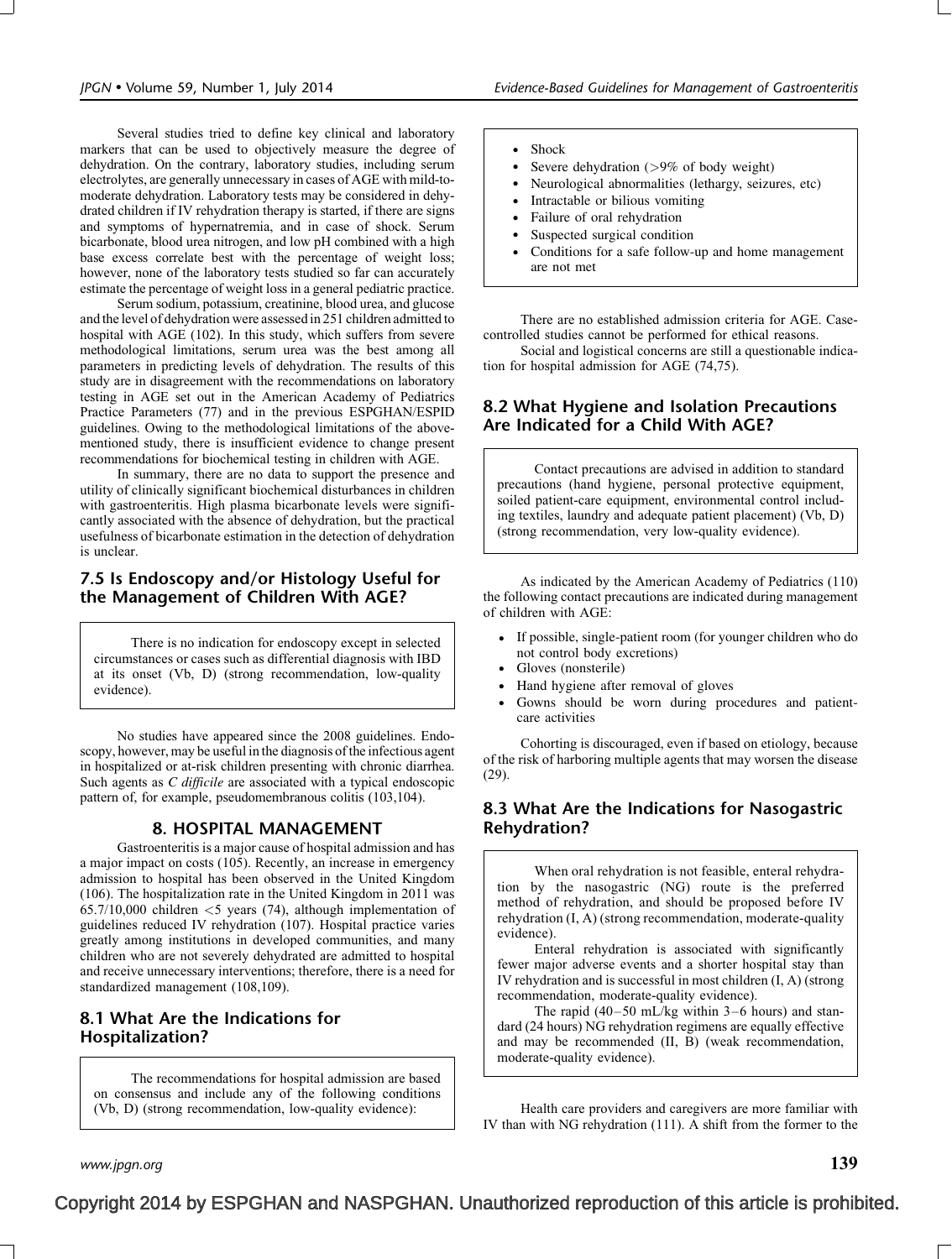<span id="page-8-0"></span>latter practice requires changes in management strategies, and there is no proof of success.

There is no agreement about the amount of fluids that should be administered through an NG tube. Data on NG rehydration regimens may be extrapolated from studies included in metaanalyses (112) and from 2 systematic reviews (113). The regimens were similar in all trials, and a total volume of 40 to 50 mL/kg for 3 to 6 hours was usually administered.

A randomized, controlled trial (RCT) conducted in Australia, which was the only 1 to specifically compare 2 different NG regimens in children accessing emergency, did not find any differences in terms of efficacy and safety between standard (>24 hours) and rapid (4 hours) replacement of fluid losses (114); however, although the authors concluded that rapid NG tube rehydration may reduce the need for hospitalization, about one-quarter of rapidly rehydrated patients needed additional fluids and failed to be discharged.

# 8.4 What Are the Indications for IV Rehydration?

IV fluids are required in the following cases (Vb, D) (strong recommendation, low-quality evidence):

- -Shock
- - Dehydration with altered level of consciousness or severe acidosis
- - Worsening of dehydration or lack of improvement despite oral or enteral rehydration therapy
- - Persistent vomiting despite appropriate fluid administration orally or via an NG tube
- -Severe abdominal distension and ileus

Oral rehydration is the first-line treatment for all of the children with AGE, and an efficacy comparable with IV has been reported also in children with severe dehydration (115,116). Selected clinical conditions may, however, require IV rehydration. The following recommendations derive from expert consensus opinion and are similar to recommendations in other guidelines (79,117,118).

Because oral rehydration is more effective and less invasive than IV rehydration, administration of ORS should be attempted and promoted. In the case of children on IV therapy, attempts should be made to switch to oral rehydration as soon as indications for parenteral rehydration are no longer observed.

# 8.5 How to Administer IV Fluids

# For Children Presenting With Shock

Children presenting with shock secondary to AGE should receive rapid IV infusion of isotonic crystalloid solution (0.9% saline or lactated Ringer's solution) with a 20-mL/kg bolus (Vb, D) (strong recommendation, very lowquality evidence).

If the blood pressure has not improved after the first bolus, a second (or even a third) bolus of 20 mL/kg should be administered >10 to 15 minutes and other possible causes of shock should be considered (Vb, D) (strong recommendation, very low-quality evidence).

# For Children With Severe Dehydration Without Shock

Children with severe dehydration requiring IV fluids may receive rapid rehydration with 20 mL  $kg^{-1}$   $h^{-1}$  of 0.9% saline solution for 2 to 4 hours (II, B) (strong recommendation, moderate-quality evidence).

In IV-rehydrated children, a dextrose-containing solution may be used for maintenance (III, C) (weak recommendation, low-quality evidence).

A solution containing not  $\langle 0.45\%$  saline (at least 77  $mEq/L$  [Na<sup>+</sup>]) is recommended during the first 24 hours of IV rehydration therapy to prevent hyponatremia (III, C) (weak recommendation, low-quality evidence).

After the child starts to urinate and if serum electrolyte values are known, add 20 mEq/L of  $K^+$  chloride (Vb, D) (weak recommendation, low-quality evidence).

The modality for IV fluid therapy in children has been poorly studied, and a standardized protocol based on strong evidence of efficacy is not available. Most reported schemes vary in terms of volumes, duration, and fluid composition, and, in most cases, are supported only by historic recommendations and personal clinical experience.

# 8.5.1 IV Rehydration Rates

Rapid rehydration with 20 mL  $kg^{-1} \cdot h^{-1}$  for 2 to 4 hours followed by oral rehydration or continuous infusion of dextrose solution is adequate for initial rehydration of most patients requiring hospital assistance (II, B) (strong recommendation, moderate-quality evidence).

More rapid IV rehydration may be associated with electrolyte abnormalities and is associated with long time to hospital discharge, and therefore is not recommended (II, B) (strong recommendation, low-quality evidence).

Rehydration therapy with IV fluids has traditionally been administered slowly, typically for 24 hours (119). Consequently, it took a long time to rehydrate children and they remained in hospital for a prolonged period. The aim of IV rehydration is to replace the loss of fluids due to AGE and ongoing physiological fluid losses (maintenance), which is calculated according to the Holliday– Segar scheme (120) (Table 5).

Many experts now favor more rapid IV rehydration. In fact, rapid replacement of extracellular fluids, which improves gastrointestinal and renal perfusion, allows earlier oral feeding and a faster correction of electrolyte and acid–base abnormalities, which, in turn, results in an excellent recovery rate and shorter duration of hospitalization (121,122). The WHO recommends IV rehydration be completed within 3 to 6 hours depending on age (123).

| TABLE 5. Holliday–Segar method to calculate maintenance fluid |                                                                                                   |  |
|---------------------------------------------------------------|---------------------------------------------------------------------------------------------------|--|
| Child's weight                                                | Baseline daily fluid requirement                                                                  |  |
| $1 - 10$ kg<br>$10 - 20$ kg<br>$>20$ kg                       | $100$ Ml/kg<br>1000 Ml + 50 Ml/kg for each kg $>10$ kg<br>1500 Ml + 20 Ml/kg for each kg $>20$ kg |  |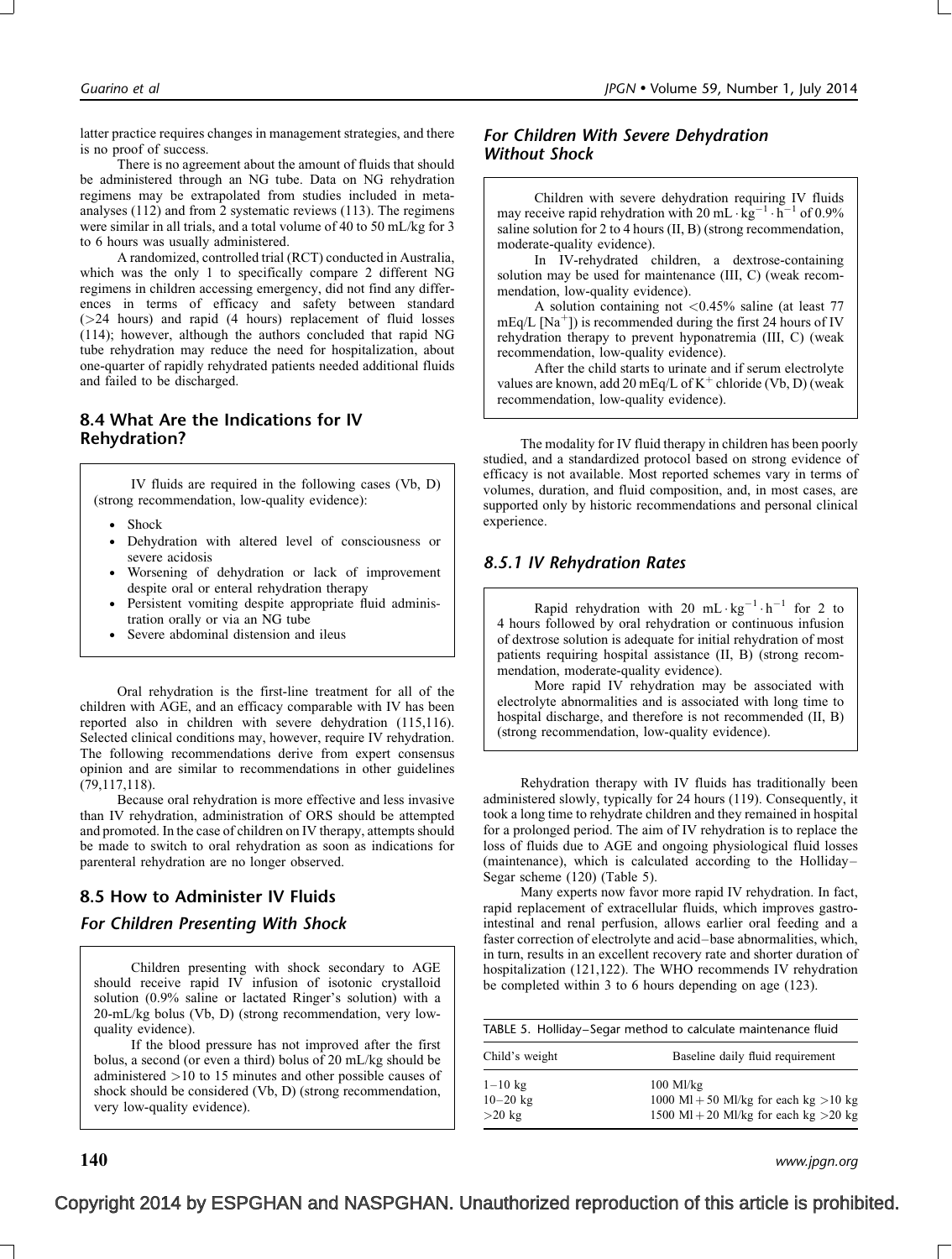Given this scenario, various scientific societies recommend a rapid IV infusion of approximately 20 mL  $\cdot$  kg<sup>-1</sup>  $\cdot$  h<sup>-1</sup> 0.9% saline for 2 to 4 hours followed by oral rehydration treatment or a continuous infusion of dextrose-containing crystalloid solution, if prolonged IV hydration is required (77,117,124).

A prospective study that compared a new rapid scheme  $(20 \text{ mL} \cdot \text{kg}^{-1} \cdot \text{h}^{-1} 0.45\%$  saline in 2.5% dextrose) with a historic 24-hour rehydration scheme demonstrated a significant reduction in admission rate and length of ED stay in moderately dehydrated children (125). Even faster rehydration schemes are gradually being used in clinical practice with the aim of obtaining faster control of symptoms, shorter hospital/ED stays, and a reduction of the global costs of AGE. In an RCT that compared 2 rapid IV schemes, tolerance to the administration of 50 mL/kg in 1 hour was similar to that of 50 mL/kg in 3 hours, but it was associated with earlier discharge from ED (2 vs 4 hours) (126).

A blinded RCT of children accessing the ED compared the efficacy of 20 mL/kg (standard regimen) and 60 mL/kg (standard regimen) of 0.9% saline infusion for 1 hour, followed by 5% dextrose in 0.9% saline for maintenance (127). No difference was observed between the 2 groups in terms of percentage of children rehydrated after 2 hours, treatment duration, dehydration scores, readmission to emergency, or adequate oral intake. In the same children, those randomized to ultrarapid IV rehydration (60 mL/kg) experienced a greater mean increase in serum sodium and were less likely to have a serum sodium decrease  $\geq 2$  mEq/L than children receiving standard rate infusion (128); however, the median time-to-discharge was slightly longer in the ultrarapid than in the standard group, and more children receiving rapid IV rehydration were admitted to hospital.

These data and the trend toward worse outcomes in children with AGE do not support the use of ultrarapid IV rehydration schemes, and caution should be exercised before recommending the routine use of such a scheme.

### 8.5.2 Composition of Fluids for Rehydration

Isotonic (0.9%) saline solution effectively reduces the risk of hyponatremia and is recommended for initial rehydration in most cases. In the rare but extremely severe cases of shock, Ringer's lactate solution is recommended (III, C) (strong recommendation, low-quality evidence).

Glucose may be added to saline solution once fluid volume has been restored in the subsequent phase of IV rehydration (''maintenance'') (III, C) (weak recommendation, low-quality evidence).

There is no standard fluid composition for IV rehydration regimens in children with AGE. UK and US guidelines recommend the use of isotonic fluids (0.9% saline or lactated Ringer's solution) to start IV rehydration to reduce the risk of hyponatremia (79,117), and in a survey of pediatricians working in EDs in Canada and the United Sates, 93% of responders prescribed normal saline for IV rehydration (129).

A meta-analysis of 6 trials of the effects of IV rehydration in children with different illnesses showed that the administration of hypotonic solutions significantly increased the risk of developing acute hyponatremia and was associated with increased morbidity and lower values of serum sodium after treatment (130); however, only 1 RCT specifically included children with AGE (131). It found that  $Na<sup>+</sup> blood concentration was significantly better in children receive$ ing standard isotonic solution than in those receiving the hypotonic

solution. A subsequent retrospective study on children receiving hypotonic IV solutions found that 19% of children isonatremic at admission developed mild hyponatremia during treatment (132).

Once IV fluids have restored the fluid volume, children can be shifted to a dextrose-containing solution. Glucose added to maintenance solutions may support brain metabolism and reduce body protein catabolism and sodium loss (133). A case–control study on preschool children with AGE demonstrated that children who received smaller amounts of dextrose-containing IV solution to correct dehydration were significantly more likely to return to hospital and be admitted, irrespective of the amount of fluid administered (134).

#### 8.5.3 Treatment of Hypernatremia

Oral or NG rehydration with hypoosmolar ORS is an effective and safe treatment and has fewer adverse effects than IV rehydration (III, C) (weak recommendation, very lowquality evidence).

If the child is hypernatremic and needs IV rehydration:

- Use an isotonic solution (0.9% saline) for fluid deficit replacement and maintenance (III, C) (strong recommendation, very low-quality evidence).
- - Replace the fluid deficit slowly, typically for 48 hours, with the aim of reducing it to <0.5 mmol  $\cdot L^{-1} \cdot h^{-1}$  (III, C) (weak recommendation, very low-quality evidence).
- - Monitor plasma sodium frequently (Vb, D) (weak recommendation, very low-quality evidence).

Hypernatremic dehydration (Na<sup>+</sup>  $> 145$  mmol/L) is rare during AGE; its frequency varies between <1% to 4% of cases depending on setting and definition (135–137). In children with hypernatremia, dehydration may be underestimated owing to the lack of typical clinical signs; children (mainly infants <6 months) may present with ''doughy'' skin, tachypnea, and neurological signs, namely increased muscle tone, hyperreflexia, convulsions, drowsiness, or coma.

The route of fluid administration does not seem to affect the risk of hypernatremia acquired during rehydration therapy. In a Cochrane review that compared the effects of enteral and IV rehydration, the incidence of hypernatremia did not differ statistically between the 2 types of rehydration (112). An early trial that compared enteral rehydration with ORS versus IV rehydration with Ringer's solution reported a higher rate of seizures (25% vs 6%) in children undergoing IV rehydration (116).

Two retrospective studies demonstrated the safety of IV rehydration in children with hypernatremic dehydration. The first study reported good outcomes in children treated with maintenance fluid plus 50 (moderately dehydrated) or 100 (severely dehydrated) mL/kg IV solution containing approximately 60 mmol/L Na  $(Na^+$ blood level should not be reduced faster than 0.6 mmol  $L^{-1}$  h<sup>-1</sup> (138) A more recent retrospective study confirmed the efficacy of normal 0.9% saline given as bolus followed by a 48-hour infusion of 0.9% saline in 5% dextrose for treatment of diarrhea-related hypernatremia (139).

# 8.6 Can Any Therapeutic Intervention Reduce the Length of Hospital Stay?

Administration of effective probiotic strains reduce the duration of hospital stay and may be considered in children admitted with AGE (II, B) (strong recommendation, lowquality evidence).

www.jpgn.org 141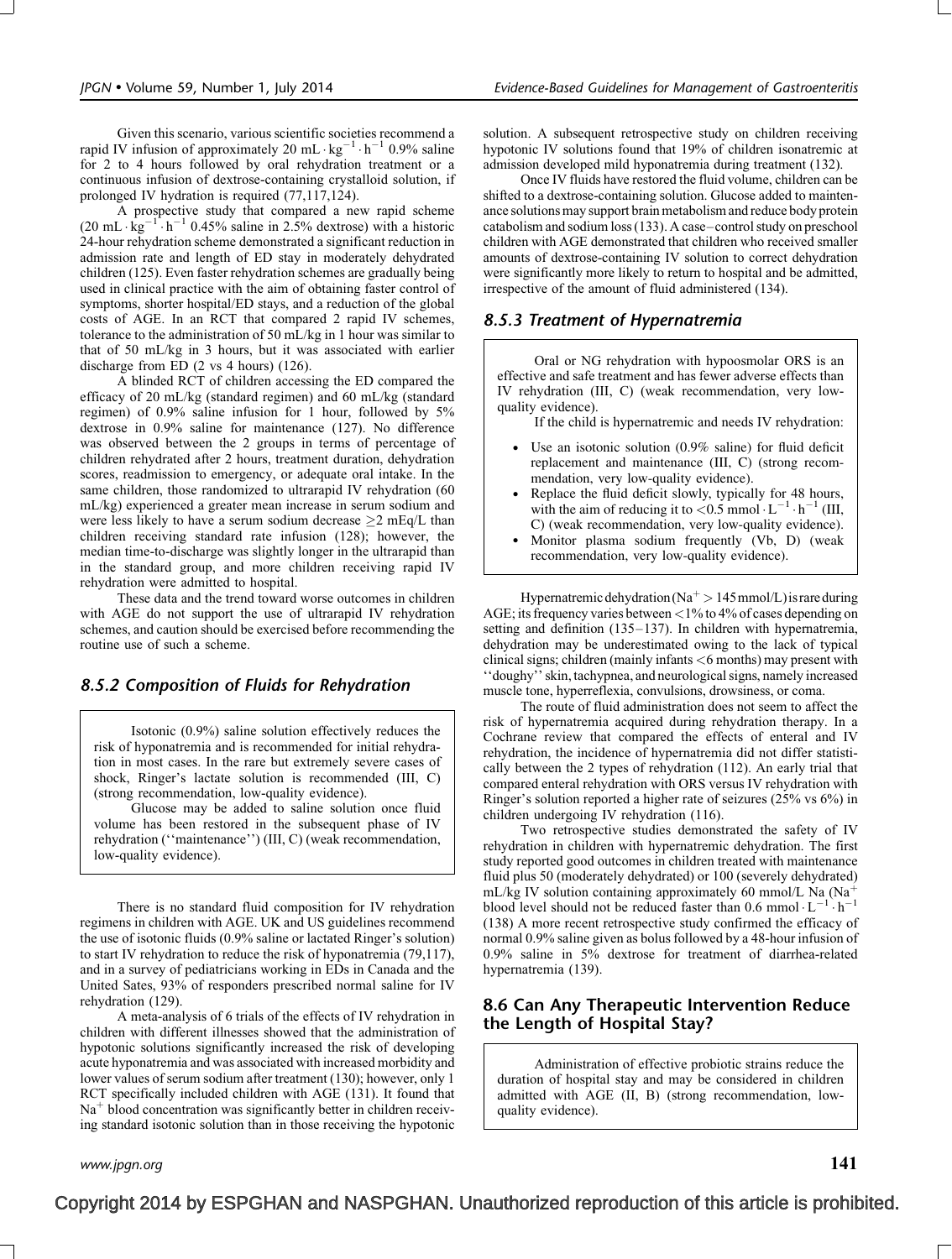Hospitalized children with severe rotavirus gastroenteritis may benefit from oral administration of serum immunoglobulins (III, C) (weak recommendation, very low-quality evidence).

Lactose-free formulas can be considered in the management of AGE in hospitalized children age  $\lt$  5 years (I, A) (weak recommendation, low-quality evidence).

Once a child with AGE has been admitted, the time spent in the hospital depends on the underlying clinical condition, and essentially the duration of diarrhea, vomiting, and the ability to tolerate oral rehydration. The simple replacement of lost fluids does not shorten the course of diarrhea, but interventions to reduce the duration of symptoms may be applied.

### **Probiotics**

Several probiotic strains have been tested in hospitalized children with different results. Despite consistent evidence that probiotics reduce the duration of diarrhea, there is only weak evidence for their efficacy in reducing the duration of hospitalization.

A review reported that administration of probiotics in hospitalized children reduced the mean length of hospitalization by 1.12 days (95% confidence interval [CI]  $-1.16$  to 0.38) (140). Compelling evidence in support of effective strains is available for Lactobacillus rhamnosus GG and S boulardii. A subgroup analysis of 4 RCTs ( $n = 1615$ ) showed a reduction in the duration hospitalization for children treated with Lactobacillus GG (LGG) compared with the control group (mean difference  $[MD] = 0.82$  day, 95% CI 0.95 to  $-0.69$ ). This result was, however, not confirmed in a random-effects model (MD = 1.42 days,  $95\%$  CI 3.05–0.21) (141), probably because of a borderline difference in the duration of diarrhea between treated and control children  $(n = 1768, \text{ MD})$ 0.61 day, 95% CI 1.4–0.19).

Few trials have examined the effect of S boulardii on hospitalization. A review reported that administration of this probiotic strain may reduce the duration of hospitalization in inpatient children (n = 449, MD =  $-0.8$  day, 95% CI  $-1.1$  to  $-0.5$ ) (142). Although data on hospital stay are not conclusive, the use of probiotics in this setting may have significant impact on the health care burden of AGE and diarrhea-associated costs.

#### Nutritional Interventions

A Cochrane review (143) evaluated the efficacy of lactosefree vs lactose-containing diets in children age  $\leq$  years. The review (33 trials, 2973 children) included 29 studies conducted exclusively on inpatients, all from high- or middle-income countries. Compared with lactose-containing milk, milk products, or foodstuffs, lactose-free products were associated with a reduction of diarrhea in hospitalized children by approximately 18 hours (MD  $-17.94$ , 95% CI  $-26.28$  to  $-9.59$ , 14 trials, 1342 participants). Treatment failure was defined in various ways (continued or worsening diarrhea or vomiting, the need for additional rehydration therapy, or continuing weight loss and lactose-free products reduced treatment failure with a relative risk of 0.52 (95% CI 0.39–0.68, 18 trials, 1470 participants). Data were, however, different in outpatients setting.

### Other Treatments

Oral administration of immunoglobulins in rotaviral AGE reduced the length of stay in severe and/or immunocompromised patients and in patients with severe diarrheal episodes (see Antiviral Treatment).

Other drugs such as smectite (144,145) and racecadotril (146) have proven effective in reducing the duration of symptoms in children with AGE (see Pharmacological Therapy).

A recent article comparing the efficacy of a product containing smectite and LGG versus LGG alone in children hospitalized for AGE demonstrated a significantly shorter duration of IV therapy but did not find any effect on duration of hospitalization (147).

A deterministic and probabilistic sensitivity analysis on the economic impact of racecadotril showed a reduction in hospital costs related to an AGE event of approximately £380 compared with ORS. The amount spared is related to primary care reconsultation and, mainly, to secondary care costs (148).

# 8.7 When to Discharge a Child Admitted Because of Acute Gastroenteritis

Prompt discharge from hospital should be considered in children admitted for AGE when the following conditions are fulfilled (Vb, D) (weak recommendation, low-quality evidence):

- - Sufficient rehydration is achieved as indicated by weight gain and/or clinical status
- -IV fluids are no longer required
- -Oral intake equals or exceeds losses
- - Medical follow-up is available via telephone or office visit

A child may be discharged from hospital when he or she no longer needs therapeutic or diagnostic procedures that must be performed in a hospital setting and when the family is able to safely manage him or her at home. In most cases, this does not correspond with complete recovery from AGE and complete cessation of diarrhea. It is important to distinguish between discharge from hospital and the child's return to a normal social life; the latter may require some extra days after discharge when the stools become more formed and the child has a better control and a frequency of evacuations. An early hospital discharge may result in readmission to the ED; however, in a recent retrospective analysis of 40,000 children with acute illnesses discharged from the ED on the same day as admission, AGE was not related to a higher risk of readmission (149). Providing effective information may improve caregivers' ability to manage their child at home and hence reduce the possibility of readmission to hospital. A recent nonrandomized educational trial demonstrated that verbal reinforcement of written discharge instructions by a discharge facilitator improves parental recall of discharge instructions for AGE (150).

### 9. TREATMENT

# 9.1 Rehydration 9.1.1 Reduced Osmolarity ORS

Reduced osmolarity ORS (50/60 mmol/L Na) should be used as first-line therapy for the management of children with AGE (I, A) (strong recommendation, moderate-quality evidence).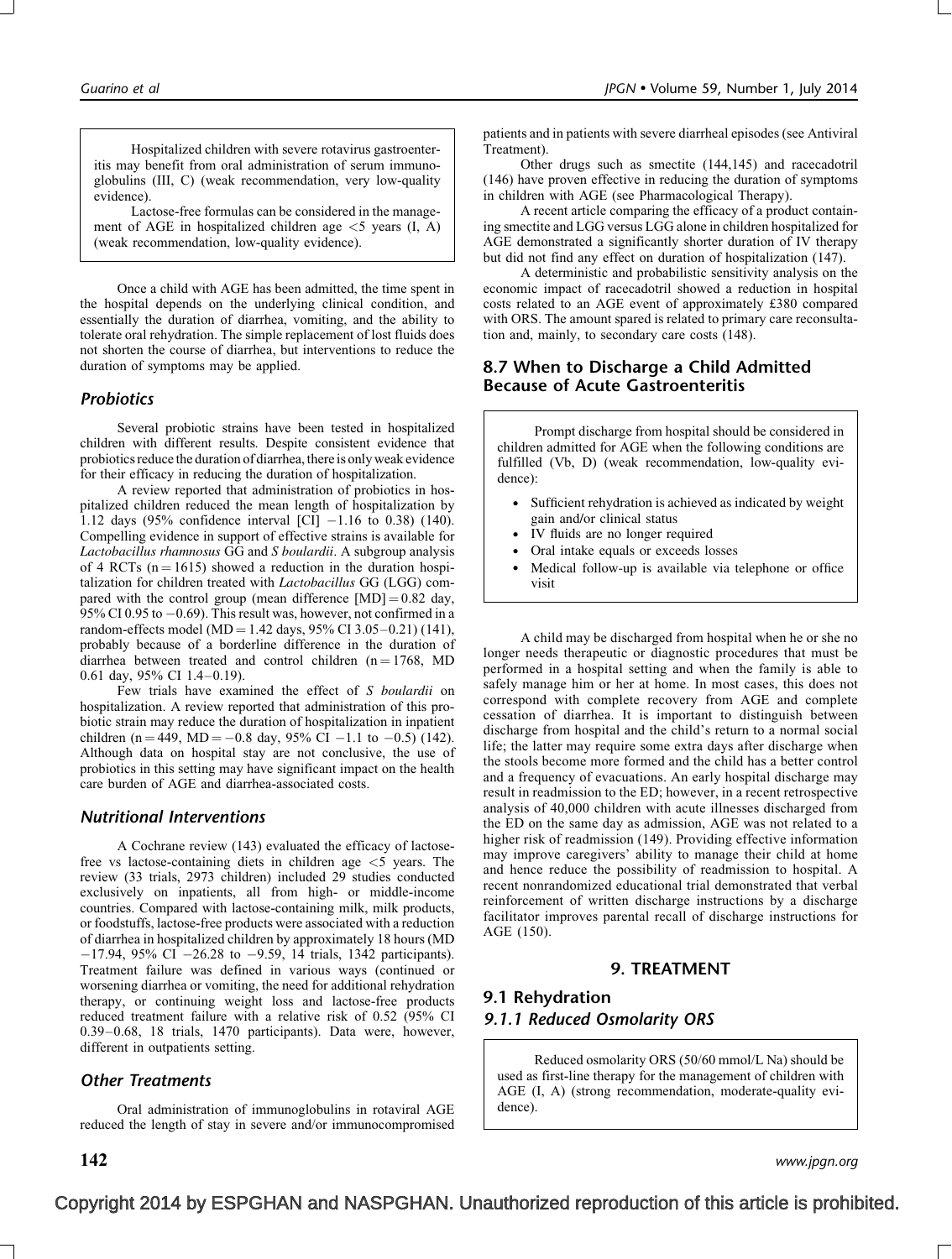Reduced osmolarity ORS is more effective than fullstrength ORS as measured by such important clinical outcomes as reduced stool output, reduced vomiting, and reduced need for supplemental IV therapy (I, A) (strong recommendation, moderate-quality evidence).

The ESPGHAN solution has been used successfully in several RCTs and in a number of non-RCTs in European children. It may be used in children with AGE (II, A) (strong recommendation, moderate-quality evidence).

#### Modified ORS

There is insufficient evidence to recommend in favor or against the universal addition of enriched ORS (II, B) (weak recommendation, low-quality evidence).

Efforts to improve the efficacy of ORS continue. These include the addition to ORS of zinc (151), zinc and prebiotics (fructooligosaccharides and xylooligosaccharides) (152), glucose polymers (153) (154), L-isoleucine (155), or honey (156). Although some interventions are promising, no major breakthrough has been made since the discovery of the scientific basis for oral rehydration and the introduction of ORS into daily practice. Furthermore, most studies were carried out in lowincome countries, which limits their relevance to the European population.

There is limited evidence for similar efficacy of ORS with standard taste and ORS with improved taste (II, B) (weak recommendation, moderate-quality evidence).

Frozen fruit-flavored ORS is better tolerated than conventional ORS (III, C) (weak recommendation; very lowquality evidence).

Three RCTs investigated ORS with improved taste. Two were conducted on healthy children (157,158) to test acceptance. One RCT that compared an apple-flavored hypotonic ORS with a regular hypotonic ORS in outpatients showed that they were equally effective and may be used interchangeably (159).

One controlled, crossover trial compared standard ORS with flavored frozen solution. Children were more likely to tolerate the frozen solution than the conventional solution  $(P < 0.001)$ . For treatment failures, after crossover, a significantly higher percentage of children tolerated the full amount of the frozen solution than the reverse (160).

### 9.2 Nutritional Management

Both the ESPGHAN/ESPID guidelines and the National Institute for Health and Care Excellence guidelines agree on the key recommendations related to the diagnosis and management of AGE, including fast oral rehydration with rapid reintroduction of previous regular feeding. All guidelines state that breast-feeding should be continued throughout rehydration, an age-appropriate diet should be started during or after initial rehydration (4–6 hours), and dilution of the formula or the use of a modified milk formula is usually unnecessary.

# 9.2.1 Early Versus Late Feeding of a Child With AGE

Early resumption of feeding after rehydration therapy is recommended. Further studies are, however, needed to determine whether the timing of refeeding affects the duration of diarrhea, total stool output, or weight gain in childhood acute diarrhea (I, A) (strong recommendation, low-quality evidence).

Early refeeding has been advocated to enhance enterocyte regeneration, promote recovery of brush-border disaccharidases, nutrient absorption, and weight gain. Early studies showed that early refeeding has a significant nutritional advantage, especially in malnourished children.

A recent Cochrane review analyzed the data on early (food intake during or immediately after rehydration onset) versus late refeeding (food intake 20 to 48 hours after rehydration onset) in children age <10 years with acute diarrhea. The review included 12 trials (1226 participants) published between 1979 and 1997. Only 2 trials considered the participants' nutritional status. The type of feeding included breast milk, or cow's-milk formula (full-strength or half-strength), or soy- or rice-based formula. There was no significant difference between early and late refeeding groups in the number of participants who needed unscheduled IV fluids (6 trials with 813 participants), who experienced episodes of vomiting (5 trials with 466 participants), and who developed persistent diarrhea (4 trials with 522 participants). The mean length of hospital stay was also similar in the 2 groups (2 trials with 246 participants). Overall, diarrhea lasted longer in the late refeeding group than in the early refeeding group, although the MD was not significant. The comparison of the mean total stool volume in the first 24 and 48 hours (3 trials) after starting rehydration showed significant heterogeneity and no conclusion could be drawn. No difference was observed in the mean percentage weight gain at the 24th hour after starting rehydration or at resolution of illness (4 trials). No adverse effects were associated with the practice of early refeeding, as reported in the Cochrane meta-analysis. Most studies were, however, conducted >20 years ago, and some important outcomes could not be assessed because of methodological diversity (161).

# 9.2.2 Are Modified Formulas Indicated for AGE?

The routine use of lactose-free feeds is presently not recommended in outpatient setting (I, A) (strong recommendation, low-quality evidence).

There is insufficient evidence to recommend in favor or against the use of diluted lactose-containing milk (I, A) (weak recommendation, low-quality evidence).

There is some evidence that lactose-free feeds can decrease the duration of diarrhea compared with lactose-containing feeds, but the evidence is limited in outpatients. As reported above (see section Can Any Therapeutic Intervention Reduce the Length of Hospital Stay?), a recent Cochrane review (143) demonstrated a shorter duration of diarrhea in hospitalized children receiving lactose-free products compared with lactose-containing milk. The only 2 studies including outpatient children (143 participants), however, did not find any significant effect of lactose-free formulas on diarrheal duration (7.59 hours  $95\%$  CI  $-83.51$  to 98.69).

www.jpgn.org  $143$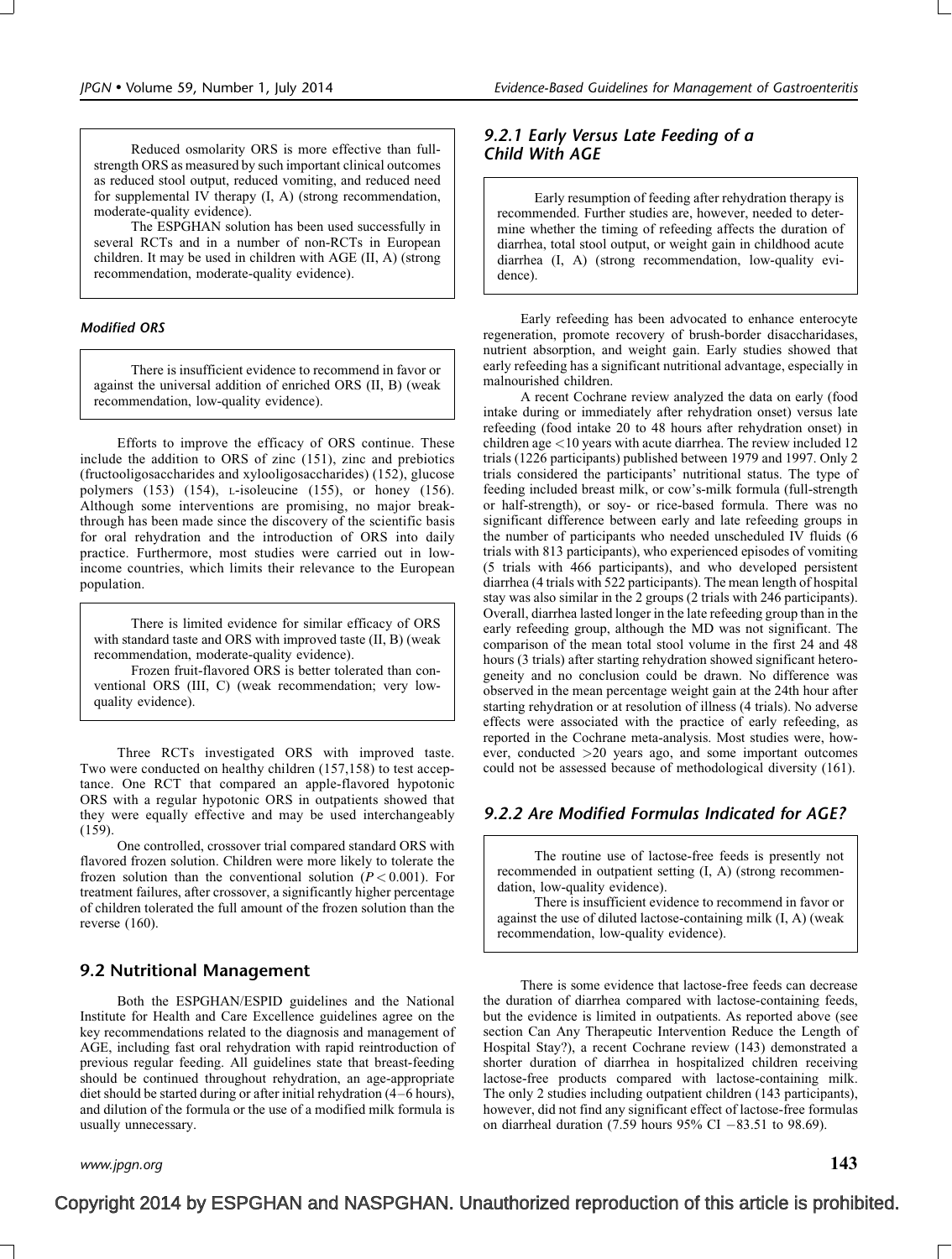Diluted lactose-containing milk did not reduce diarrhea duration compared with undiluted milk or milk products (5 trials, 417 participants), but showed a potential for reducing the risk of prolonged or worsening diarrhea (relative risk 0.65, 95% CI 0.45– 0.94, 9 trials, 687 participants).

# 9.2.3 Milk-Free Mixed Diets, Cereal-Based Milk/Formulas, Home Available Staple Foods, and Other Types of Food or Drinks

The bread, rice, apple, toast (BRAT) diet has not been studied and is not recommended (Vb, D) (strong recommendation, low-quality evidence).

Beverages with a high sugar content should not be used (III, C) (strong recommendation, low-quality evidence).

There is a lack of new good-quality evidence to support a change of the present recommendations with regard to nutritional management during AGE in children in Europe.

An RCT, published after the 2008 guidelines, performed in Bangladesh in children undergoing standard antibiotic treatment for Shigella, compared a rice-based diet supplemented with green bananas versus rice-based diet without green bananas. Bloody diarrhea was reduced in the green banana group (96% vs 60%) (162).

# 9.3 Pharmacological Therapy

### 9.3.1 Antiemetics **Ondansetron**

Ondansetron, at the dosages used in the available studies and administered orally or intravenously, may be effective in young children with vomiting related to AGE. Before a final recommendation is made, a clearance on safety in children is, however, needed (II, B) (strong recommendation, low-quality evidence).

The authors of a meta-analysis (163) of 6 RCTs found that ondansetron therapy decreased the risk of persistent vomiting, reduced the need for IV fluids, and decreased the risk of immediate hospital admission in children with vomiting as a result of gastroenteritis; however, compared with placebo, ondansetron significantly increased stool outputs in treated patients, and it did not affect return to care.

A more recent Cochrane review (164) included 7 RCTs that compared ondansetron therapy with placebo and 4 of these investigated oral route of administration. Children age <18 years who presented with vomiting and had a clinical diagnosis of gastroenteritis were enrolled. Compared with placebo, ondansetron significantly increased the proportion of children with cessation of vomiting, and reduced the need for IV therapy and the immediate hospital admission rate. In 3 RCTs, there was a significantly increased rate of stool outputs in the ondansetron group  $(P<0.05)$ . A critical overview of data available in the Cochrane database of systematic reviews showed that children who received oral ondansetron had lower hospital admission rates to ED compared with placebo and lower risk of receiving IV rehydration (140).

Only the Canadian Pediatric Society (165) has recommended that oral ondansetron therapy, as a single dose, be considered for

children from 6 months to 12 years of age with vomiting related to suspected AGE, and who have mild-to-moderate dehydration or who have failed oral rehydration therapy. The use of ondansetron was not recommended in children with AGE predominantly presenting as moderate-to-severe diarrhea because one of the most common adverse effects of ondansetron is increased frequency of diarrhea. Of note, although outside the context of diarrhea, in a ''black box'' alert issued in September 2011, the Federal Drug Agency recommended electrocardiogram monitoring in patients with ''electrolyte abnormalities (eg, hypokalemia or hypomagnesemia)'' who are receiving ondansetron because they may be at risk for developing prolongation of the QT interval, which can lead to an abnormal and potentially fatal heart rhythm, including Torsade de Pointes (166).

#### Other Antiemetics

There is no evidence to support the use of other antiemetics (II, B) (strong recommendation, low-quality evidence).

The effects of the antiemetics dexamethasone, dimenhydrinate, granisetron, and metoclopramide have also been studied using a meta-analytic approach (163,164). These analyses indicate that there is no evidence to support the use of dexamethasone or metoclopramide, and there is only limited evidence that granisetron or dimenhydrinate stops vomiting. A double-blind RCT, published after the above meta-analyses, confirmed that compared with placebo, oral dimenhydrinate did not affect the frequency of vomiting in children 1 to 12 years of age with AGE (167).

The protocol of a new multicenter RCT comparing oral ondansetron versus domperidone for symptomatic treatment of vomiting during AGE in children has been published (168). A multicenter RCT conducted in 56 Japanese children with AGE, however, failed to show the efficacy of domperidone with ORS compared with ORS alone in reducing early vomiting in AGE (169). A warning about possible cardiac effects by domperidone was released in March 2014 by the European Medicines Agency, with specific reference to its use in children with vomiting (http:// www.ema.europa.eu/docs/en\_GB/document\_library/Press\_release/ 2014/03/WC500162558.pdf).

# 9.3.2 Antimotility or Antiperistaltic Drugs (Loperamide)

Loperamide is not recommended in the management of AGE in children (II, B) (strong recommendation, very lowquality evidence).

No new RCTs were identified.

### 9.3.3 Adsorbents

#### **Diosmectite**

Diosmectite can be considered in the management of AGE (II, B) (weak recommendation, moderate-quality evidence).

Two RCTs have been published since the previous guidelines; however, neither was performed in a high-income country. Dupont et al (144) carried out 2 parallel, double-blind studies to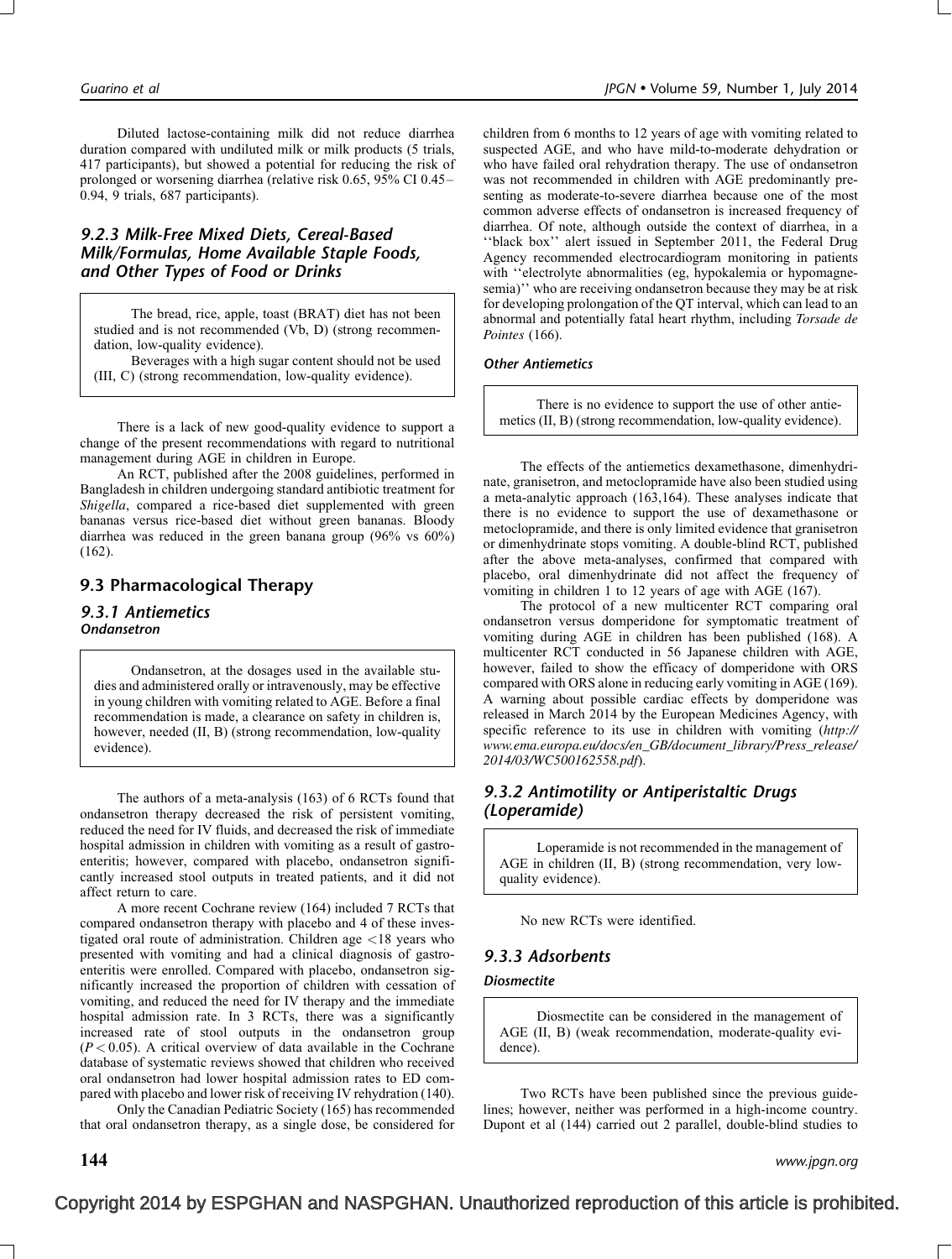evaluate the efficacy of diosmectite on stool reduction in 602 children with acute watery diarrhea from 2 countries (Peru and Malaysia). The results are reported separately for the 2 populations because of differences in the definitions of some outcomes. In Peru  $(n = 300)$ , the 72-hour cumulative stool output was lower  $(P = 0.032)$  and diarrhea duration shorter  $(P = 0.001)$  in the diosmectite group than in the placebo group. The positive effect of diosmectite was confirmed in both rotavirus-positive and rotavirusnegative children. In Malaysia ( $n = 302$ ), the 72-hour stool output was also significantly lower in children who received diosmectite than in controls ( $P = 0.007$ ). The median duration of diarrhea was significantly shorter in children who received diosmectite than in controls ( $P = 0.001$ ); however, the beneficial effect was observed in rotavirus-negative children only.

A more recent open RCT carried out in India also found that diosmectite reduced the duration of diarrhea and prevented a prolonged course (145). The time for resolution of the diarrhea was significantly shorter ( $P < 0.001$ ) as was the total duration of diarrhea  $(P < 0.001)$  in the diosmectite group than in the control group.

#### Diosmectite Plus LGG

Smectite plus LGG and LGG alone are equally effective in the treatment of young children with AGE. Combined use of the 2 interventions is not justified (II, B) (weak recommendation, low-quality evidence).

In countries where both LGG and smectite are available, their concomitant use is frequently practiced. One double-blind placebocontrolled RCT compared LGG plus smectite with LGG alone (147). The duration of diarrhea was similar ( $P = 0.43$ ) in the LGG/ smectite ( $n = 44$ ) and LGG/placebo groups ( $n = 37$ ).

#### Other Absorbents

Other absorbents (namely, kaolin–pectin and attapulgite-activated charcoal) are not recommended (III, C) (weak recommendation, very low-quality evidence).

Only 1 trial (not identified in the 2008 edition of the ESPGHAN/ESPID guidelines) was found for activated charcoal. This RCT ( $n = 39$ ; children ages 6 weeks to 10 years with AGE and severe dehydration), whose methodology is questionable (unclear randomization, allocation concealment, follow-up, and baseline comparability), found a significant reduction in the duration of diarrhea, and reduced ORS intake in the group receiving activated charcoal compared with the control group. There was no significant difference in the mean IV therapy requirement between the groups (170).

# 9.3.4 Antisecretory Drugs

#### Racecadotril

Racecadotril can be considered in the management of AGE (II, B) (weak recommendation, moderate-quality evidence).

A recent individual patient data meta-analysis (146) assessed the efficacy of racecadotril as an adjunct to ORS compared with

www.jpgn.org  $145$ 

ORS alone or with placebo. Raw data from 9 RCTs involving 1348 children ages 1 month to 15 years with AGE were available for the analysis. The experimental treatment was compared with placebo, with no treatment (2 RCTs), and with kaolin–pectin (2 RCTs, the latter was not in line with the authors' objectives). There were 4 studies in the inpatient setting, and 5 studies in the outpatient setting. Compared with placebo, racecadotril significantly reduced the duration of diarrhea. Almost twice as many patients recovered at any time in the racecadotril group versus the placebo group  $(P<0.001)$ . There were no interactions between treatment and dehydration, rotavirus infection, type of study (outpatient/inpatient), or country. In the studies of inpatients, the ratio of mean stool output racecadotril/placebo was reduced ( $P < 0.001$ ). In outpatient studies, the number of diarrheal stools was lower in the racecadotril group ( $P < 0.001$ ). In the responder analysis (defined as a duration of diarrhea of  $\langle 2 \rangle$  days), the proportion of responders was significantly higher in the racecadotril group than in the placebo group (50.3% vs 25.8%, respectively). By adjusting for dehydration and rotavirus, the absolute risk difference was 24.7% (95% CI 19.8– 29.7), and the associated number needed to treat was 4. The secondary need for care in outpatients was significantly in favor of racecadotril in 2 studies. Also, the need for IV therapy was lower in the racecadotril group than in the placebo group. There was no difference in the incidence of adverse events between the groups.

#### Bismuth Subsalicylate

Bismuth subsalicylate is not recommended in the management of children with AGE (III, C) (strong recommendation, low-quality evidence).

No new RCTs were identified.

#### Zinc

Children age >6 months in developing countries may benefit from the use of zinc in the treatment of AGE; however, in regions where zinc deficiency is rare, no benefit from the use of zinc is expected (I, A) (strong recommendation, moderate-quality evidence).

Three new meta-analyses of the use of zinc for treating AGE in children have been published. The first one identified 18 RCTs, mostly performed in developing countries where zinc deficiency is common, involving 11,180 participants. The use of zinc was associated with a significant reduction in diarrhea duration and risk of diarrhea lasting >7 days, but not with a significant reduction in stool volumes (171). The second meta-analysis found that zinc supplementation reduced the mean duration of acute diarrhea by 19.7% (19 RCTs,  $n = 8957$ ) and the mean duration of persistent diarrhea by 15% to 30%; however, zinc supplementation had no effect on stool frequency or stool output, and it increased the risk of vomiting (172).

A recent review (173) identified 24 RCTs comparing oral zinc supplementation with placebo in children ages 1 month to 5 years with acute diarrhea, who were mainly from developing countries wherein zinc deficiency is common. Interestingly, in children age <6 months, zinc supplementation did not affect the mean duration of diarrhea and it may increase the risk of diarrhea persisting until day 7. In children  $>6$  months, zinc reduced the duration of diarrhea, and the risk of diarrhea persisting until day 7.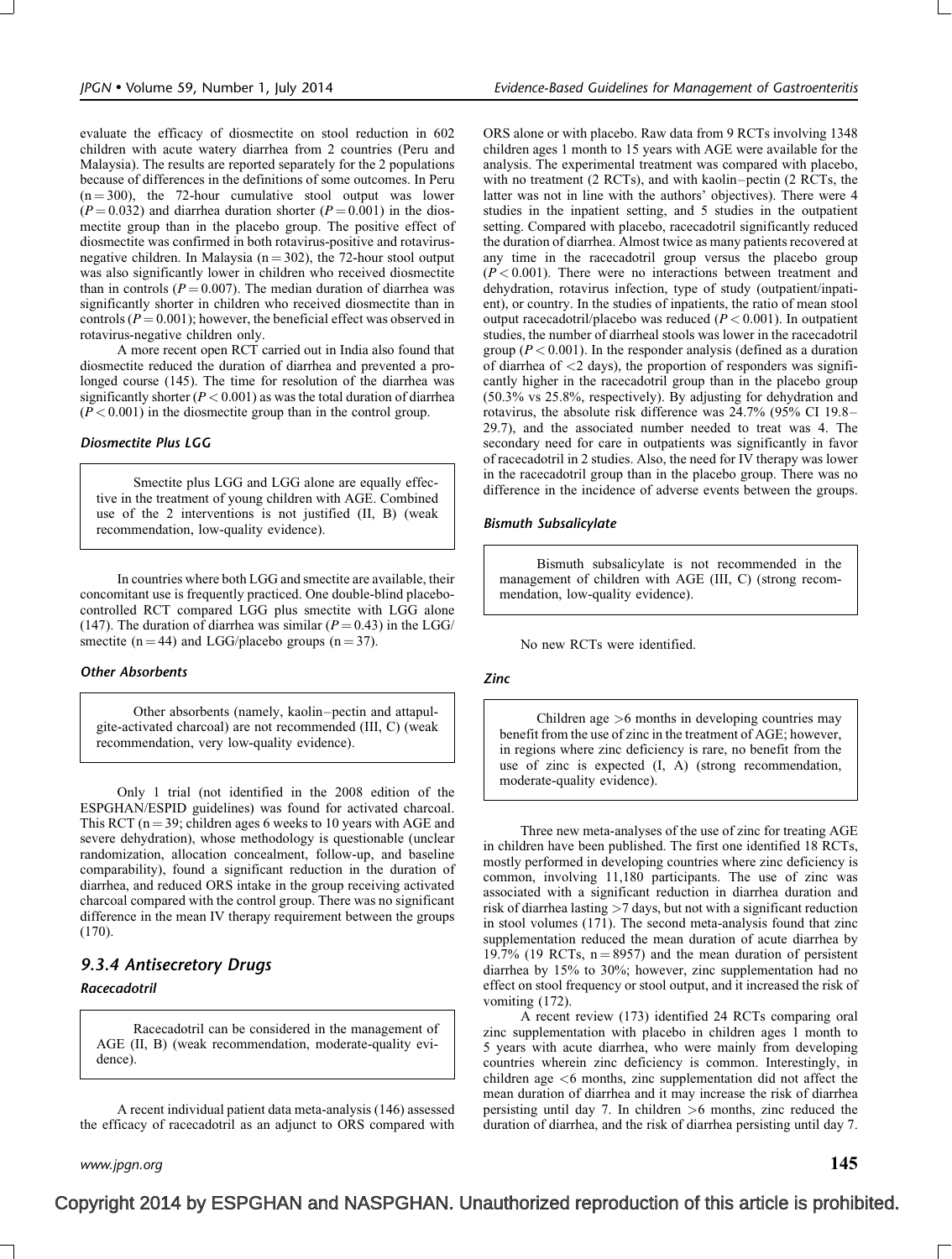Only 1 RCT has been carried out in Europe. In this trial, 141 Polish children with AGE ages 3 to 48 months were randomized to receive zinc sulfate or placebo for 10 days. Diarrhea duration did not differ significantly between the groups ( $P > 0.05$ ), neither did secondary outcome measures, namely, stool frequency on days 1, 2 and 3, vomiting frequency, IV fluid intake, and the number of children with diarrhea lasting  $>7$  days (174). At least 1 large trial in a highincome country (USA) of oral zinc for the treatment of acute diarrhea is presently in progress (clinicaltrials.gov NCT01198587).

# 9.3.5 Probiotics

Active treatment with probiotics, in adjunct to ORS, is effective in reducing the duration and intensity of symptoms of gastroenteritis. Selected probiotics can be used in children with AGE (I, A) (strong recommendation, moderate-quality evidence).

New evidence has confirmed that probiotics are effective in reducing the duration of symptoms in children with AGE (I, A) (strong recommendation, moderate-quality evidence).

The use of the following probiotics should be considered in the management of children with AGE as an adjunct to rehydration therapy:

• *L rhamnosus* GG and *S boulardii* (I, A) (strong recommendation, low-quality evidence).

With regard to probiotics, these guidelines endorse the document developed by the ESPGHAN Working Group on Probiotics and Prebiotics, which provided recommendations for the use of probiotics for the treatment of AGE in infants and children (175). In brief, these recommendations were based on a systematic review of previously completed systematic reviews and of RCTs published subsequently to these reviews. Probiotics (as a group) reduced the duration of diarrhea by approximately 1 day; however, probiotic effects are strain-specific, so the efficacy and safety of each should be established. Moreover, the safety and clinical effects of 1 probiotic microorganism should not be extrapolated to other probiotic microorganisms. A lack of evidence regarding the efficacy of a certain probiotic(s) does not mean that future studies will not establish health benefit(s). For details, see [Table 6.](#page-15-0) According to the ESPGHAN Working Group on Probiotics and Prebiotics, the use of the following probiotics may be considered in the management of children with AGE in addition to rehydration therapy: L rhamnosus GG (low-quality evidence, strong recommendation), S boulardii (low-quality evidence, strong recommendation), based on a consistent amount of evidence in various settings.

L reuteri DSM 17938 was also included in the list of strains recommended (weak recommendation, very low-quality evidence). Another heat killed Lactobacillus strain (L acidophilus LB), which cannot be defined a probiotic strain, demonstrated some efficacy in reducing AGE-related symptoms in pediatric age (weak recommendation, very low-quality evidence) (175).

### 9.3.6 Synbiotics

None of the synbiotics studied thus far can be recommended until confirmatory data are available (II, B) (weak recommendation, low-quality evidence).

Synbiotics were not addressed in the previous ESPGHAN/ ESPID guidelines owing to lack of data. Three RCTs evaluated the

efficacy of synbiotics for the management of AGE. The first RCT compared the efficacy of a combination of 5 probiotic strains (Str thermophilus,  $L$  rhamnosus,  $L$  acidophilus,  $B$  lactis, and  $B$  infantis) and fructooligosaccharides in 111 children with acute diarrhea (median age 40 months) (176). The median duration of diarrhea was significantly shorter in the synbiotic group than in the placebo group ( $P < 0.005$ ). The number of children with normalized stool consistency was higher at day 2 ( $P < 0.001$ ) and at day 3 ( $P < 0.001$ ) in the synbiotic group than in the placebo group. Moreover, fewer additional medications (antipyretics, antiemetics, antibiotics) were administered in the synbiotic group.

In the second single-blinded RCT, which included 209 Turkish hospitalized children, the efficacy of treatment with Lactobacillus acidophilus, L rhamnosus, Bifidobacterium bifidum, B longum, and Enterococcus faecium at a dose of  $2.5 \times 10^9$  CFU, and 625 mg fructooligosaccharide for 5 days was evaluated. Administration of the synbiotic mixture in addition to conventional rehydration therapy compared with rehydration only reduced the duration of diarrhea and the duration of hospitalization (177).

In the third RCT (178), which included 107 Italian children ages 3 to 36 months, another synbiotic combination (L paracasei B21060 plus arabinogalactan and xilooligosaccharides) also appeared to be beneficial. Resolution of diarrhea at 72 hours was significantly more frequent in children who received the synbiotic combination than in the placebo group  $(P = 0.005)$ . Moreover, children in the synbiotic group experienced a significant reduction in the total duration of diarrhea ( $P = 0.04$ ), number of stool outputs 48 to 72 hours after treatment ( $P = 0.005$ ), and stool consistency score 48 to 72 hours after treatment ( $P = 0.002$ ). The percentage of patients requiring hospitalization, percentage of parents that missed at least 1 working day, and rate of use of adjunct medications were also significantly lower in the synbiotic group.

# 9.3.7 Prebiotics

The use of prebiotics in the management of children with AGE is not recommended (II, B) (weak recommendation, low-quality evidence).

No new trials identified.

### 9.3.8 Micronutrients

Folic acid is not recommended for the management of children with AGE (II, B) (weak recommendation, very lowquality evidence).

### 9.3.9 Gelatine Tannate

Gelatine tannate is not recommended for the management of children with AGE (III, C) (weak recommendation, very low-quality evidence)

Gelatine tannate is a mixture of tannic acid and gelatin. Tannic acid has stringent properties owing to its capacity to form protein– macromolecular complexes, as well as antibacterial, antioxidant, and anti-inflammatory properties (179). One clinical trial (no randomization, no blinding, unbalanced baseline characteristics) in 211 children ages 3 months to 12 years with AGE (>3 liquid stools for <72 hours) found a significant decrease in stool number and

 $146 \,$  www.jpgn.org www.jpgn.org www.jpgn.org www.jpgn.org www.jpgn.org  $\,$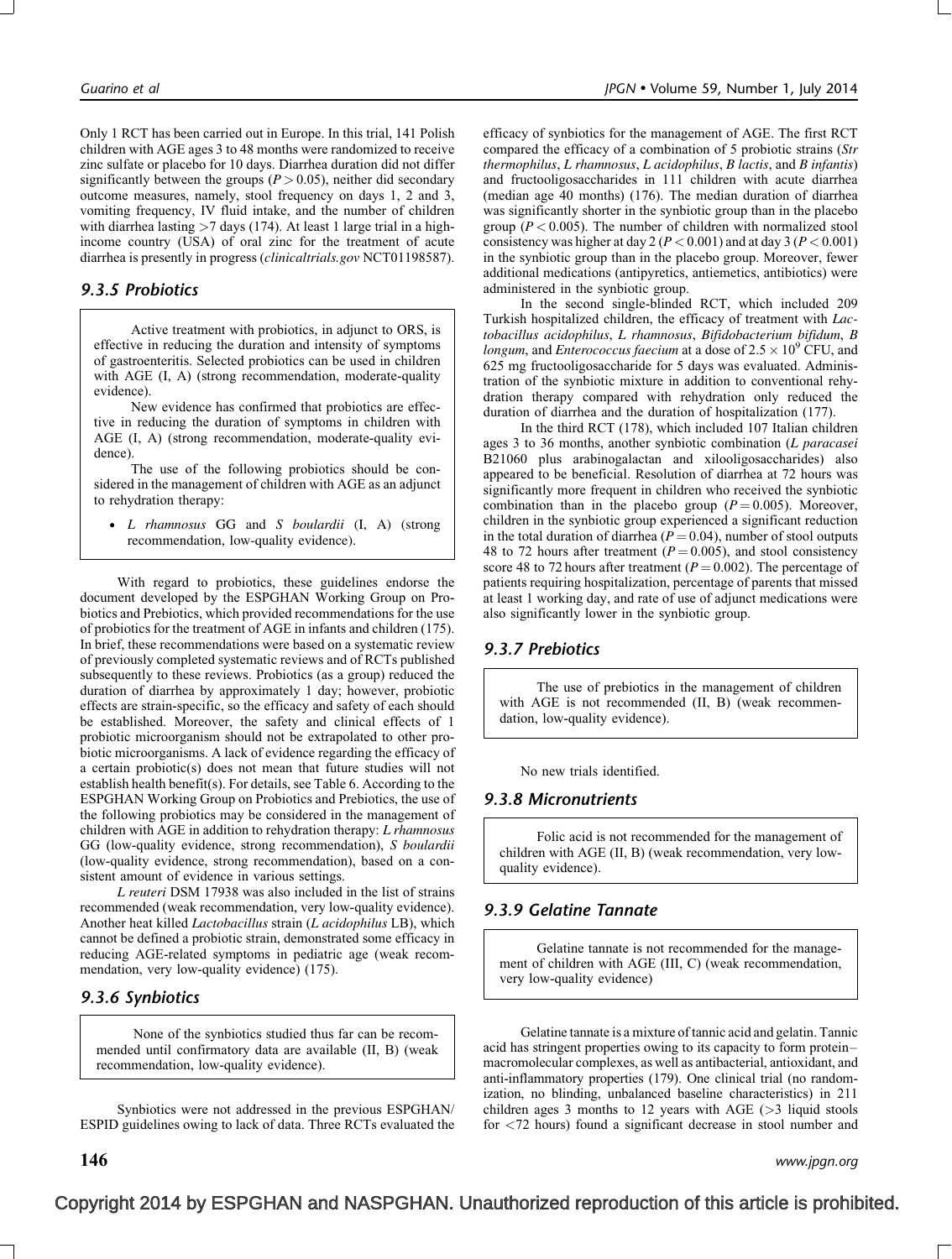| Strain(s)                                                                                                                                      | Quality of evidence | Recommendation      | Dose                                                                                           |
|------------------------------------------------------------------------------------------------------------------------------------------------|---------------------|---------------------|------------------------------------------------------------------------------------------------|
| Probiotics with a positive recommendation                                                                                                      |                     |                     |                                                                                                |
| LGG                                                                                                                                            | Low                 | Strong              | $\geq$ 10 <sup>10</sup> CFU/day (typically 5–7 days)                                           |
| Saccharomyces boulardii                                                                                                                        | Low                 | Strong              | $250 - 750$ mg/day (typically $5 - 7$ days)                                                    |
| Lactobacillus reuteri DSM 17938                                                                                                                | Very low            | Weak                | $10^8 - 4 \times 10^8$ (typically 5-7 days)                                                    |
| Heat-killed Lactobacillus acidophilus LB <sup>*</sup>                                                                                          | Very low            | Weak                | Minimum 5 doses of $10^{10}$ CFU<br>for 48 h; maximum 9 doses of<br>$10^{10}$ CFU for 4.5 days |
|                                                                                                                                                | Quality of evidence | Recommendation      | Reason                                                                                         |
| Probiotics with a negative recommendation                                                                                                      |                     |                     |                                                                                                |
| Enterococcus faecium (SF68 strain)                                                                                                             | Low                 | Strong              | Safety issues (a possible<br>recipient of the vancomycin-<br>resistance genes)                 |
|                                                                                                                                                |                     | Quality of evidence | Reason for a lack of<br>recommendation                                                         |
| Probiotics with a lack of recommendation                                                                                                       |                     |                     |                                                                                                |
| E coli Nissle 1917                                                                                                                             |                     | Very low            | Methodological issues                                                                          |
| L acidophilus                                                                                                                                  |                     | Very low            | No strain identification                                                                       |
| L acidophilus rhamnosus 573L/1, 573L/2, 573L/3                                                                                                 |                     | Moderate            | Only 1 RCT available                                                                           |
| L paracasei ST11                                                                                                                               |                     | Moderate            | Only 1 RCT available                                                                           |
| L acidophilus, L rhamnosus, B longum, S boulardii                                                                                              |                     | Moderate            | Only 1 RCT available; no<br>strain identification                                              |
| L helveticus R0052, L rhamnosus R0011                                                                                                          |                     | Very low            | Only 1 RCT available                                                                           |
| Bacillus mesentericus, Clostridium butyricum,<br>Enterococcus faecalis                                                                         |                     | Very low            | Only 1 RCT available; no<br>strain identification                                              |
| L delbrueckii var bulgaricus, L acidophilus,<br>Str thermophiles, B bifidum (strains LMG-P17550,<br>LMG-P 17549, LMG-P 17503, and LMG-P 17500) |                     | Very low            | Only 1 RCT available                                                                           |
| Bifidobacterium lactis Bb12                                                                                                                    |                     | No data             | Lack of data                                                                                   |
| B lactis Bb12, Str thermophiles TH3                                                                                                            |                     | Very low            | Only 1 RCT available                                                                           |
| Bacillus clausii (O/C84, N/R84, T84, SIN84)                                                                                                    |                     | Low                 | Only 1 RCT available                                                                           |
| L acidophilus, L paracasei, L bulgaricus, L plantarum,                                                                                         |                     | Very low            | Only 1 RCT available; no                                                                       |
| B breve, B infantis, B longum, Str thermophiles                                                                                                |                     |                     | strain identification                                                                          |
| L acidophilus, B infantis                                                                                                                      |                     | Very low            | No strain identification                                                                       |
| L acidophilus, B bifidum                                                                                                                       |                     | Very low            | No strain identification                                                                       |

<span id="page-15-0"></span>TABLE 6. Probiotics for treating acute gastroenteritis (recommendations developed by the ESPGHAN Working Group on probiotics/prebiotics)

CFU = colony-forming unit; ESPGHAN = European Society for Pediatric Gastroenterology, Hepatology, and Nutrition; LGG = Lactobacillus GG;  $RCT =$  randomized controlled trial.<br>
<sup>\*</sup>This is not a probiotic strain being heat killed.

improvement in stool consistency in the group treated with ORS plus gelatin tannate compared with ORS alone (180).

# 9.4 Anti-Infective Therapy

Anti-infective therapy should not be given to the vast majority of otherwise healthy children with acute gastroenteritis (Va, D) (strong recommendation, low-quality evidence).

Acute gastroenteritis in a child without significant underlying disease is usually self-limited regardless of the etiologic microorganism, which is seldom known at the onset of symptoms. Even without specific antimicrobial therapy, clinical recovery generally occurs within a few days and the causative organism is cleared in a relatively short time, usually within a few days or weeks. Complications are uncommon.

www.jpgn.org  $147$ 

# 9.4.1 Antimicrobial Therapy of Bacterial **Gastroenteritis**

Antibiotic therapy for acute bacterial gastroenteritis is not needed routinely but only for specific pathogens or in defined clinical settings (Va, D) (strong recommendation, low-quality evidence).

### 9.4.2 Pathogen-Based Approach

The etiological agents and antibiotic treatment of bacterial gastroenteritis are listed in [Table 7.](#page-16-0)

#### Shigella Gastroenteritis

Antibiotic therapy is recommended for culture-proven or suspected Shigella gastroenteritis (II, B) (strong recommendation, moderate-quality evidence).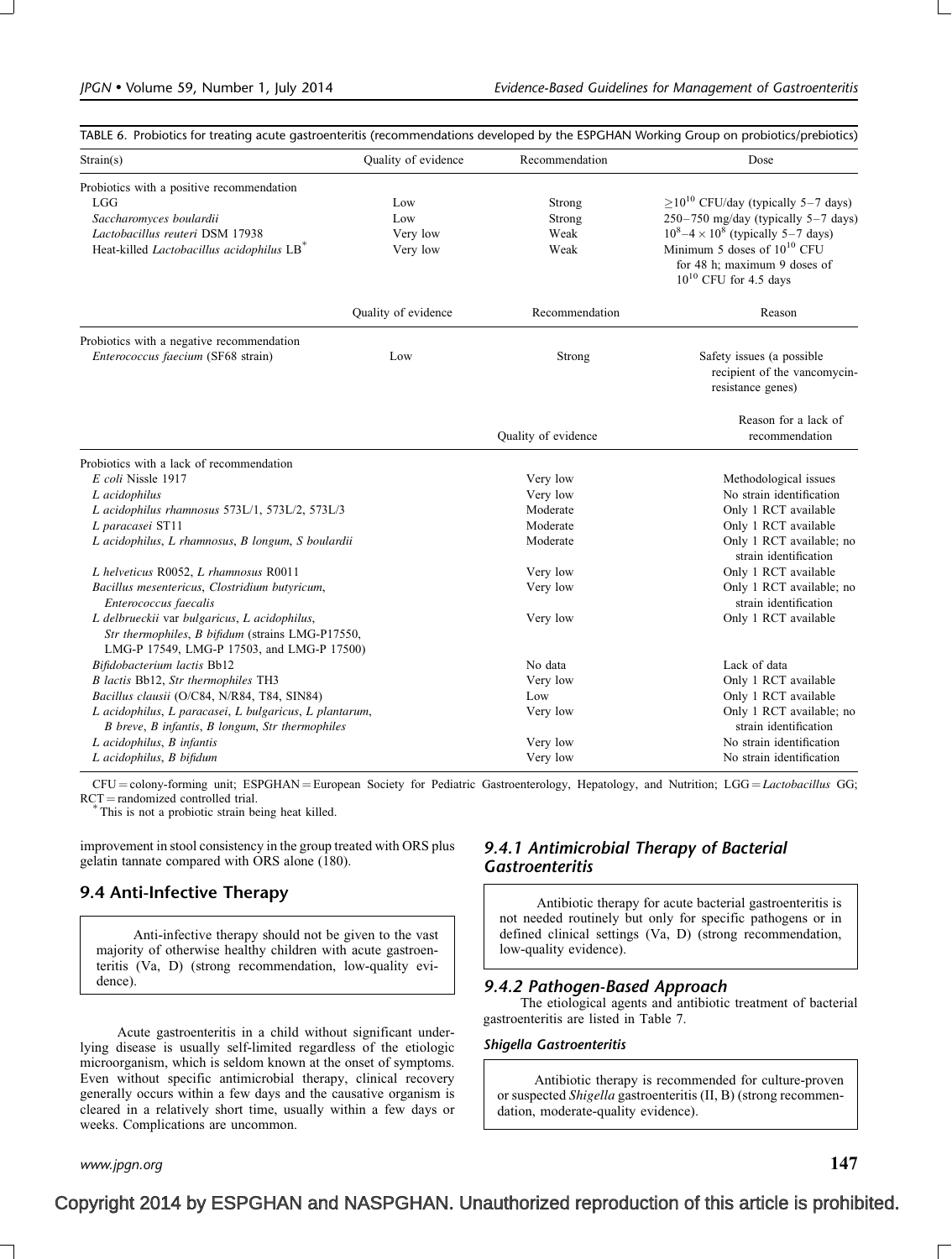<span id="page-16-0"></span>The first-line treatment for shigellosis is azithromycin for 5 days (II, B) (strong recommendation, moderate-quality evidence).

A meta-analysis of 16 studies, which included 1748 children and adults with Shigella dysentery, concluded that appropriate antibiotic therapy shortened the duration of the disease (181). Several well-designed controlled studies have shown that appropriate antibiotic treatment of Shigella gastroenteritis significantly reduced the duration of fever, diarrhea, and fecal excretion of the pathogen, and thus infectivity, which is extremely important in children attending day-care centers, in institutions and hospitals. Antibiotic treatment may also reduce complications including the risk of hemolytic– uremic syndrome after S dysenteriae 1 infection (182).

The WHO recommends that all episodes of Shigella infection be treated with ciprofloxacin or 1 of the 3 second-line antibodies (pivmecillinam, azithomycin, or ceftriaxone) (183). The major problem, however, is the increasing worldwide resistance of Shigella to

antibiotics that is also being observed in Europe. Therefore, Shigella isolates should be tested for susceptibility, and local resistance patterns closely monitored. A systematic review of data from 1990 to 2009 identified 8 studies in children up to 16 years with shigellosis, reporting clinical failure 3 days after treatment. In addition 4 studies evaluated bacteriologic failure and 5 assessed bacteriologic relapse. Clinical failure rate was 0.1%, and bacteriologic relapse was 0.0%. Based on these figures, which however derive from low-income countries, antibiotic therapy is effective and strongly recommended in all of the children with shigellosis. It should be noted, however, that this finding has not been demonstrated in outpatients. Because of the high worldwide resistance, trimethoprim–sulfamethoxazole and ampicillin are recommended only if the strain isolated is susceptible, or if present local microbiologic data suggest susceptibility. A resistance rate of 12.8% to nalidixic acid was reported in Belgium (184). In Europe and the United States, resistance to ceftriaxone (185), azithromycin (186,187), and ciprofloxacin has been reported, but is uncommon (185,188).

The first-line oral empiric treatment recommended for Shigella gastroenteritis is azithromycin for 5 days, which was found

| TABLE 7. Antibiotic therapy of bacterial gastroenteritis |                                                                                                                                                                                     |                                                                                                                                                                 |                                                                                                                                                                                                                                                                                                                                                                                                                                                                                  |  |
|----------------------------------------------------------|-------------------------------------------------------------------------------------------------------------------------------------------------------------------------------------|-----------------------------------------------------------------------------------------------------------------------------------------------------------------|----------------------------------------------------------------------------------------------------------------------------------------------------------------------------------------------------------------------------------------------------------------------------------------------------------------------------------------------------------------------------------------------------------------------------------------------------------------------------------|--|
| Pathogen                                                 | Indication for antibiotic therapy                                                                                                                                                   | Drug of choice*                                                                                                                                                 | Alternative agents                                                                                                                                                                                                                                                                                                                                                                                                                                                               |  |
| Shigella spp                                             | Proven or suspected shigellosis                                                                                                                                                     | Oral: azithromycin (12 mg/kg)<br>on day 1, followed by<br>6 mg/kg for 4 days);<br>parenteral, IV, IM:<br>ceftriaxone (50 mg/kg)<br>for $2-5$ days) <sup>†</sup> | Cefixime $(8 \text{ mg} \cdot \text{kg}^{-1} \cdot \text{day}^{-1})$ ;<br>ciprofloxacin <sup><math>\ddagger</math></sup> PO (20-30 mg ·<br>$kg^{-1} \cdot day^{-1}$ ). For a known<br>susceptible strain: TMP/SMX <sup>†</sup><br>$(8 \text{ mg} \cdot \text{kg}^{-1} \cdot \text{day}^{-1} \text{ of } \text{TMP})$<br>or ampicillin (100 mg $\cdot$ kg <sup>-1</sup> $\cdot$<br>$day^{-1}$ ) or nalidixic acid<br>$(55 \text{ mg} \cdot \text{kg}^{-1} \cdot \text{day}^{-1})$ |  |
| Salmonella spp<br>(nontyphoidal)                         | Antibiotic therapy is indicated<br>only in high-risk children <sup>§</sup> to<br>reduce the risk of bacteremia<br>and extraintestinal focal infections                              | Ceftriaxone (50-100 mg ·<br>$kg^{-1} \cdot day^{-1}$                                                                                                            | Azithromycin (10 mg · $kg^{-1}$ ·<br>$day^{-1}$ ); ciprofloxacin <sup>‡</sup> PO<br>$(20-30 \text{ mg} \cdot \text{kg}^{-1} \cdot \text{day}^{-1})$ ;<br>for a known susceptible strain,<br>TMP/SMX <sup>§</sup> $(8 \text{ mg} \cdot \text{kg}^{-1} \cdot$<br>$day^{-1}$ of TMP).                                                                                                                                                                                               |  |
| Campylobacter spp                                        | Antibiotic therapy is recommended<br>mainly for the dysenteric<br>Campylobacter gastroenteritis<br>and most efficacious when started<br>within 3 days after onset of the<br>disease | Azithromycin (10 mg $\cdot$ kg <sup>-1</sup> $\cdot$<br>$day^{-1}$ for 3 days, or a<br>single dose of 30 mg/kg)                                                 | Doxycycline $($ >8 years) or<br>ciprofloxacin $(>17$ years),<br>when susceptible)                                                                                                                                                                                                                                                                                                                                                                                                |  |
| Shiga toxin-producing<br>Escherichia coli                | Antibiotic therapy is not recommended                                                                                                                                               |                                                                                                                                                                 |                                                                                                                                                                                                                                                                                                                                                                                                                                                                                  |  |
| Enterotoxigenic;<br>Escherichia coli                     | Antibiotic therapy is recommended,<br>mainly for traveler's diarrhea                                                                                                                | Azithromycin (10 mg · $kg^{-1}$ ·<br>$day^{-1}$ for 3 days)                                                                                                     | Cefixime $(8 \text{ mg} \cdot \text{kg}^{-1} \cdot \text{day}^{-1})$<br>for 5 days); $TMP/SMX^{\$}$<br>$(8 \text{ mg} \cdot \text{kg}^{-1} \cdot \text{day}^{-1} \text{ of}$<br>TMP); ciprofloxacin <sup>§</sup> PO<br>$(20-30 \text{ mg} \cdot \text{kg}^{-1} \cdot \text{day}^{-1})$ ;<br>rifaximin $(>12$ years,<br>$600$ mg/day, for 3 days)                                                                                                                                 |  |
| Vibrio cholerae                                          | Antibiotic therapy is recommended for<br>confirmed or suspected case by<br>travel history                                                                                           | Azithromycin (10 mg $\cdot$ kg <sup>-1</sup> $\cdot$<br>$day^{-1}$ for 3 days, or a<br>single 20 mg/kg dose)                                                    | Doxycycline $($ >8 years),<br>Ciprofloxacin $(>17$ years), or<br>$TMP/SMX^{\S}$ (when susceptible)                                                                                                                                                                                                                                                                                                                                                                               |  |
| Clostridium difficile                                    | Antibiotic therapy is recommended<br>for moderate and severe cases                                                                                                                  | Metronidazole (30 mg $\cdot$ kg <sup>-1</sup> $\cdot$<br>$day^{-1}$ for 10 days)                                                                                | Vancomycin PO (40 mg ·<br>$kg^{-1} \cdot day^{-1}$                                                                                                                                                                                                                                                                                                                                                                                                                               |  |

PO = per os.<br>\* Depends on local antibiotic susceptibility profile, which should be monitored.

<sup>†</sup>TMP/SMX, trimethoprim–sulfamethoxazole.

<sup> $\ddagger$ </sup> Ciprofloxacin is usually not recommended in the pediatric age group, but it can be used in children  $\langle 17 \rangle$  years when an alternative is not feasible. § See text.

 $148$  www.jpgn.org www.jpgn.org www.jpgn.org www.jpgn.org www.jpgn.org www.jpgn.org  $\,$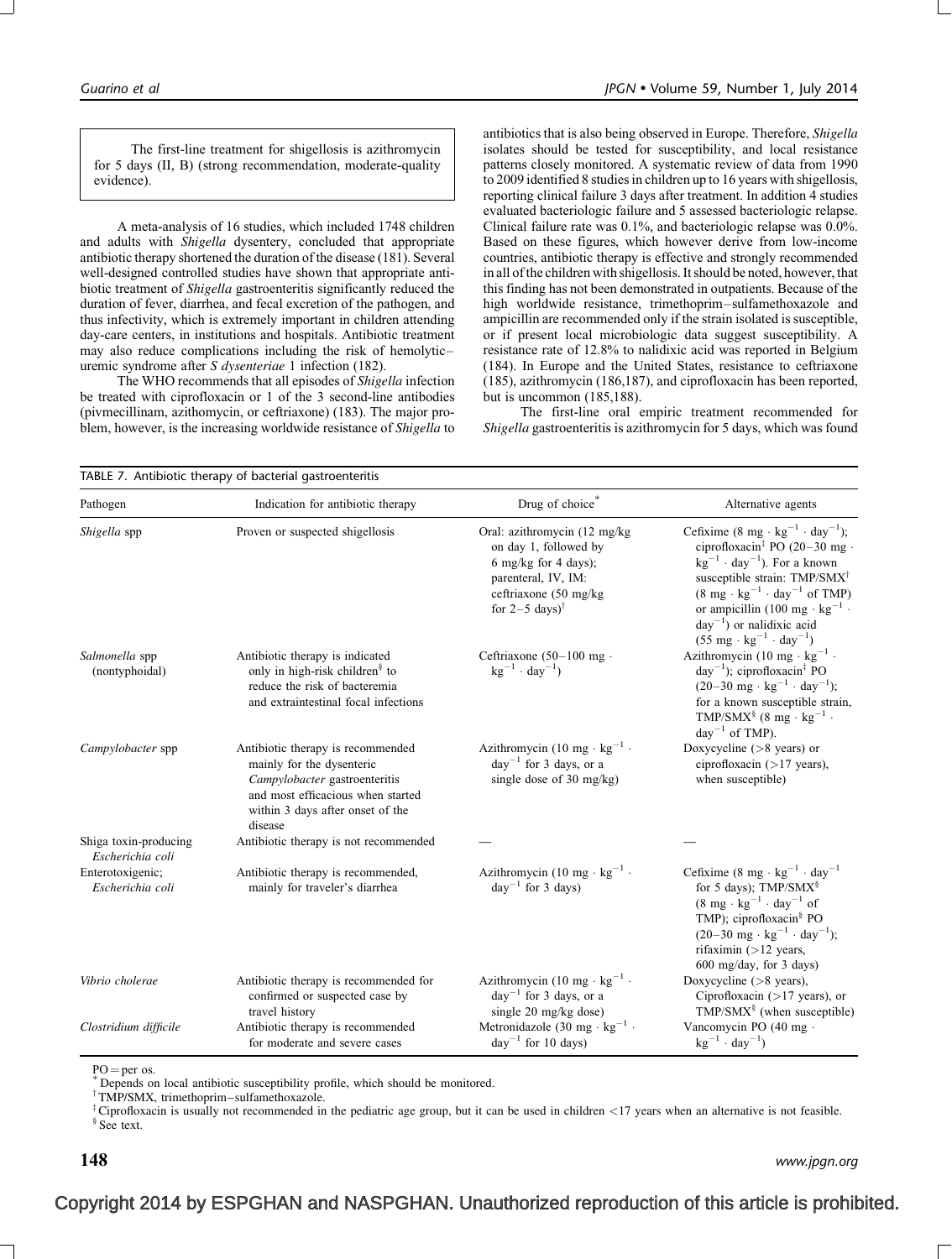to be more effective than either cefixime or nalidixic acid (189,190). Alternatively, nalidixic acid or cefixime can be administered, both for 5 days. When Shigella isolates are susceptible to trimethoprim–sulfamethoxazole and/or ampicillin (ie, in an outbreak setting), these agents are the recommended first-line treatment. Oral fluoroquinolones can be used in children age <17 years when no other alternative is feasible. The recommended first-line parenteral treatment is ceftriaxone for 5 days (191). Two doses of ceftriaxone can be given to patients without underlying immune deficiency or bacteremia who are fever-free after 2 days of ceftriaxone treatment (192).

#### Salmonella Gastroenteritis

Antibiotic therapy is not effective on symptoms and does not prevent complications. It is associated with a prolonged fecal excretion of Salmonella. Therefore, antibiotics should not be used in an otherwise healthy child with Salmonella gastroenteritis (I, A) (strong recommendation, moderatequality evidence).

Antibiotics are suggested in high-risk children to reduce the risk of bacteremia and extraintestinal infections (Vb, D) (strong recommendation, low-quality evidence). These include neonates and young infants  $(<$ 3 months) and children with underlying immune deficiency, anatomical or functional asplenia, corticosteroid or immunosuppressive therapy, IBD, or achlorhydria (Vb, D) (weak recommendation, low-quality evidence).

A Cochrane systematic review showed that antibiotic therapy of Salmonella gastroenteritis does not significantly affect the duration of fever or diarrhea in otherwise healthy children or adults compared with placebo or no treatment Moreover, antibiotics were associated with a significant increase of carriage of Salmonella, although other adverse events were not reported. As secondary Salmonella bacteremia—with extraintestinal focal infections occurs more often in children with certain underlying conditions, and in neonates or young infants (58), antibiotic therapy is suggested in these children to reduce the risk of bacteremia [\(Table 5\)](#page-8-0).

#### Campylobacter Gastroenteritis

Antibiotic therapy for Campylobacter gastroenteritis is recommended mainly for the dysenteric form and to reduce transmission in day-care centers and institutions. It reduces symptoms if instituted in the early stage of the disease (within 3 days after onset) (I, A) (strong recommendation, moderatequality evidence).

The drug of choice is azithromycin, but antibiotic choice should be based on local resistance pattern (III, C) (weak recommendation, low-quality evidence).

A meta-analysis of 11 double-blind, placebo-controlled trials showed that antibiotic treatment of gastroenteritis caused by Campylobacter spp reduces the duration of intestinal symptoms by 1.3 days (193). The effect was more pronounced if treatment started within 3 days of illness onset (193) and in children with Campylobacter-induced dysentery. In a parallel group, assessor-blind trial, testing for inequality in 130 children with Campylobacter jejuni/ coli enterocolitis, azithromycin in a single dose of 30 mg/kg was more effective than erythromycin for 5 days, and the latter was of no

www.jpgn.org  $149$ 

benefit compared to placebo when started >60 hours of disease onset (194). Antibiotic treatment significantly reduces the duration of fecal excretion of Campylobacter spp, and thus its infectivity. It is unclear whether antibiotic treatment of Campylobacter gastroenteritis prevents the development of postinfectious Guillain-Barre syndrome. Azithromycin is the drug of choice in most locations, although local resistance patterns should be closely monitored  $(194)$ .

#### Diarrheagenic E coli

Antibiotics should not be routinely given for AGE due to E coli. The treatment is nonspecific and administration of antibiotics could have adverse effect (Vb, D) (weak recommendation, very low-quality evidence).

Antibiotic therapy for Shiga toxin-producing E coli is not recommended (Vb, D) (strong recommendation, low-quality evidence).

Antibiotic therapy for enterotoxigenic E coli is recommended (II, B) (strong recommendation, moderate-quality evidence).

Antibiotic treatment of diarrhea induced by Shiga toxinproducing E coli (STEC), also called enterohemorrhagic E coli, does not significantly affect the clinical course or duration of fecal excretion of the pathogen. As 2 case-controlled studies obtained conflicting results about antibiotic treatment of STEC gastroenteritis and the risk of developing hemolytic-uremia syndrome (195,196), this issue is currently unclear and not routinely indicated. Antibiotic treatment of gastroenteritis caused by enterotoxigenic  $E$ coli or by enteropathogenic E coli significantly shortens the clinical course (mainly the duration of diarrhea) and fecal excretion of the pathogen. Rifaximin, a broad-spectrum, nonabsorbed antimicrobial agent, can be used in children  $>12$  years for nonfebrile watery diarrhea presumably caused by enterotoxigenic (197,198) or enteroaggregative E coli gastroenteritis (199).

#### C difficile

This is an emerging agent of diarrhea whose role is limited or questionable in children age <36 months. It is also a major agent of antibiotic induced diarrhea and of severe diarrhea in children with underlying chronic conditions such as IBDs. Hypervirulent strains may induce severe symptoms and should be treated with oral metronidazole or vancomycin (200). Antibiotic-associated diarrhea is often caused by C difficile. Mild disease often resolves by discontinuation of the antibiotic used. For moderate or severe disease, the first-line treatment is oral metronidazole (30 mg  $\cdot$  kg<sup>-1</sup>  $\cdot$  day<sup>-1</sup>); oral vancomycin is reserved for resistant strains [\(19\).](#page-19-0)

#### Other Causes of Bacterial Gastroenteritis

Antibiotic therapy is recommended for Vibrio cholerae gastroenteritis (II, B) (strong recommendation, moderatequality evidence).

Appropriate antibiotic treatment of cholera reduces the durations of diarrhea by approximately 50% and fecal shedding of V cholerae by approximately 1 day. WHO recommends administration for 3 to 5 days of furazolidone, trimethoprim–sulfamethoxazole, or erythromycin to children <8 years and of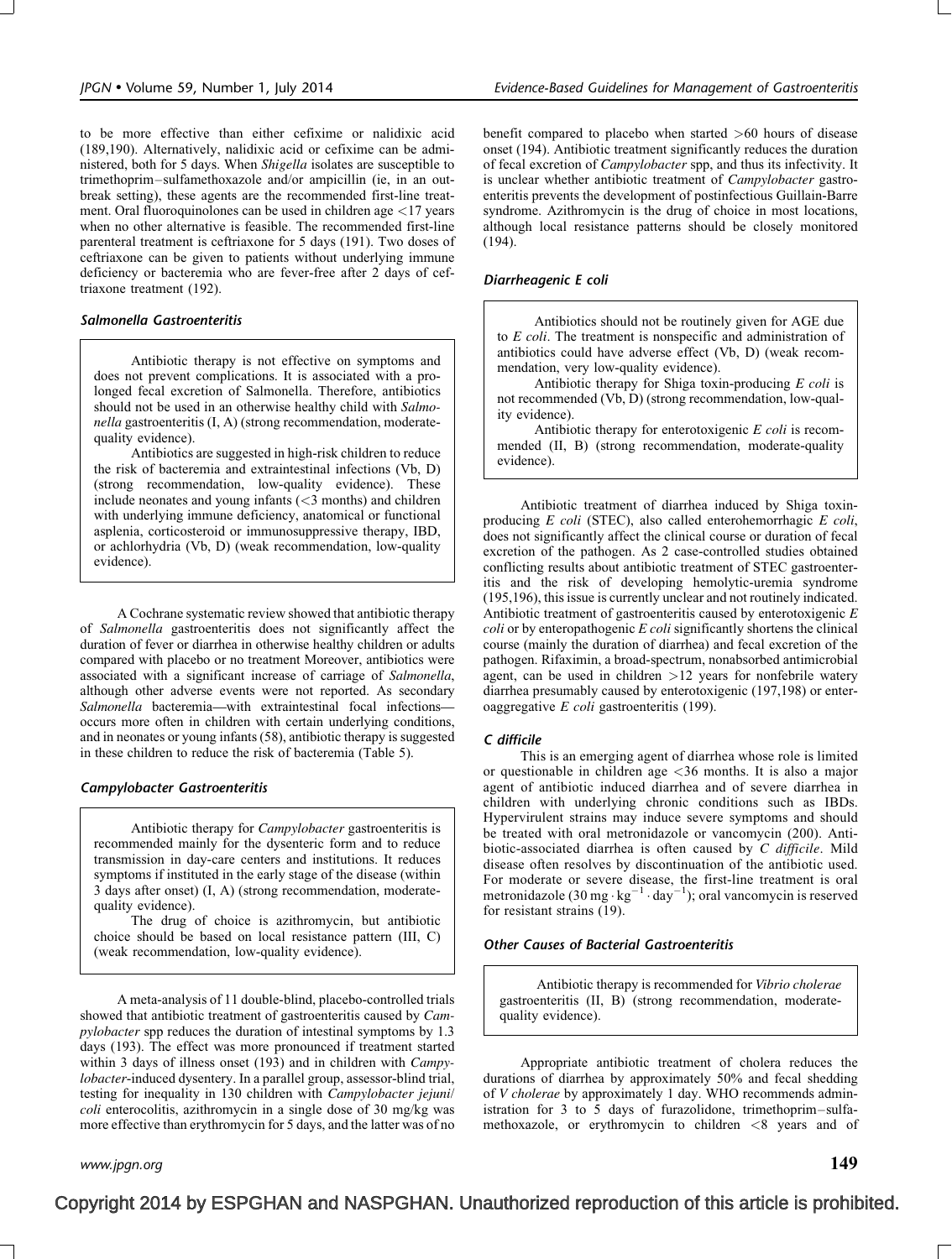tetracycline to older children. A randomized, controlled study demonstrated that a single 20 mg/kg azithromycin dose is more efficacious clinically and microbiologically than ciprofloxacin (201); it is the drug of choice for children age  $\lt 8$  years. Alternative treatment for older children is doxycycline. Trimethoprim–sulfamethoxazole can be used for susceptible strains. Limited data are available regarding the efficacy of antibiotics for gastroenteritis caused by Yersinia spp, which is recommended for bacteremia or extraintestinal infections caused by these pathogens. Antibiotic therapy is usually not needed for the uncommon cases of gastroenteritis caused by noncholera Vibrio spp, Aeromonas spp, or Plesiomonas shigelloides.

Antibiotic therapy is not generally needed for antibioticassociated diarrhea, but should be considered in moderate-tosevere forms (Vb, D) (weak recommendation, very low-quality evidence).

Antibiotic-associated diarrhea can be defined as change in normal stool frequency with at least 3 liquid stools/day for 1 (WHO) or 2 consecutive days (202–206) for which no other cause can be identified (intercurrent viral or bacterial infection, laxative use, other cause) and microbiological investigations for C difficile are negative (207). It occurs during (early onset) or 2 to 6 weeks after (late onset) antibiotic treatment (204,208).

# 9.4.3 Empiric Antibiotic Therapy in Sporadic Cases of AGE

The choice of the antimicrobial agent depends on the local prevalence of the 3 pathogens (Shigella spp, Campylobacter spp, and Salmonella enterica) and the resistance patterns (Va, B) (strong recommendation, moderate-quality evidence).

In children with watery diarrhea, antibiotic therapy is not recommended unless the patient has recently traveled or may have been exposed to cholera (Vb, D) (strong recommendation, moderate-quality evidence).

Bloody diarrhea with low or no fever is typical of STEC (enterohemorrhagic E coli), but can be mild shigellosis or salmonellosis. Antibiotics are not recommended unless epidemiology suggests shigellosis (Vb, D) (weak recommendation, low-quality evidence).

Parenteral rather than oral antibiotic therapy is recommended (Va, D) (strong recommendation, low-quality evidence) for:

- 1. Patients unable to take oral medications (vomiting, stupor, etc)
- 2. Patients with underlying immune deficiency who have AGE with fever
- 3. Severe toxemia, suspected or confirmed bacteremia
- 4. Neonates and young infants (<3 months) with fever. Sepsis workup and antibiotics should be considered according to local protocols

The cause of sporadic AGE is usually not known at presentation. The classification of these cases into invasive (or inflammatory) and watery (or noninvasive) may help deciding whether or not to start empiric antibiotics. Invasive gastroenteritis is defined as acute onset of bloody/mucous diarrhea (or fecal polymorphonuclear leukocytes when the examination is available) with high fever. The

common causes are Shigella spp, Campylobacter spp, and Salmonella enterica. It is important to treat hospitalized children and children attending day-care centers to reduce transmission of Shigella and Campylobacter.

# 9.4.4 Antimicrobial Therapy of Systemic Infections Cause by Enteric Pathogens or Involvement of Extraintestinal Organs

Antibiotic therapy is recommended for the rare but severe extraintestinal infections caused bacterial enteric pathogens (Vb, D) (strong recommendation, low-quality evidence).

Occasionally enteric bacterial pathogens can spread and cause extraintestinal infections, including bacteremia or focal infections. These infections should be treated with antibiotics, usually parenterally.

# 9.4.5 Antimicrobial Therapy of Parasite-Induced Gastroenteritis

Antiparasitic treatment is generally not needed in otherwise healthy children; however, it may be considered if symptoms are severe (III, C) (strong recommendation, very low-quality evidence).

Severe cases of giardiasis can be treated with metronidazole, nitazoxanide, albendazole, or tinidazole (III, C) (weak recommendation, low-quality evidence).

Cryptosporidiasis should be treated mainly in immunocompromised children with nitazoxanide (III, C) (strong recommendation, low-quality evidence).

Amebic colitis should be treated with metronidazole (III, C) (strong recommendation, low-quality evidence).

Giardia is rarely involved in AGE, but the parasite should be treated if there is evidence of its active role in producing symptoms. Metronidazole (10 mg/kg 3 times daily for 7–10 days) remains the first-line treatment (209). Albendazole (once daily for 5 days) is probably as effective as metronidazole in achieving parasitological cure, but trials were performed in children with polyparasitism. A recent trial in adults with Giardia monoinfection showed equivalence of the 2 drugs in terms of parasitological cure and improving symptoms (210). Tinidazole (single dose) had similar results; nitazoxanide was found to be less effective (209,211).

Acute gastroenteritis due to Cryptosporidium spp in children with normal immunity is generally self-limited and most patients require only oral rehydration (22,212). Cryptosporidiosis is an important cause of morbidity in malnourished or HIV-positive children.

During outbreaks in hospitals or day-care centers, hygienic measures and prevention are probably as important as antimicrobial treatment (22). Nitazoxanide is recommended for AGE diarrhea caused by Cryptosporidium sp (213,214) but is not available in many countries.

In diarrheic children returning from endemic areas, laboratories must distinguish between Entamoeba dispar (nonpathogenic) and E histolytica, which requires rapid treatment with metronidazole.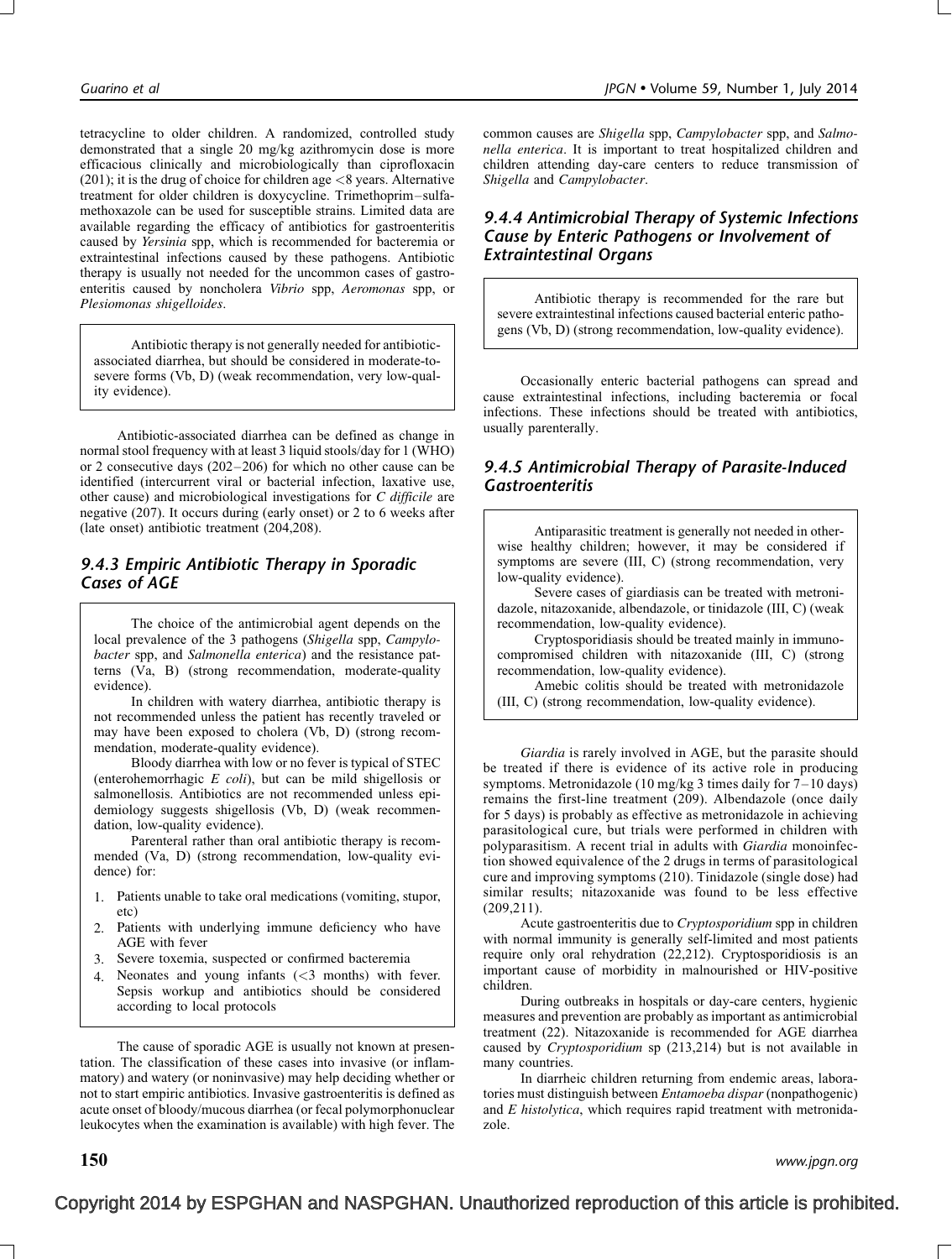### <span id="page-19-0"></span>9.4.6 Antiviral Treatment

Specific antiviral treatment is usually not indicated in AGE (Vb, D) (strong recommendation, very low-quality evidence).

Severe cytomegalovirus colitis, especially in an immunocompromised child, should be treated with ganciclovir (III, C) (strong recommendation, low-quality evidence).

Oral immunoglobulin may be considered in children hospitalized with rotavirus gastroenteritis (III, C) (weak recommendation, very low-quality evidence).

Viruses are the leading cause of AGE, and usually have an acute and self-limiting course; however, selected patients and/or severe infection may need specific treatment. Consistent evidence demonstrated that oral administration of immunoglobulin (300 mg/ kg) may be beneficial for rotaviral infection and is associated with a faster recovery from acute diarrhea (215,216), and permanent clearance of the virus in immunocompromised children (217). More recently, hyperimmune immunoglobulins Y (IgY) produced from poultry hens were found to be strongly reactive to several rotavirus serotypes. Oral administration of IgY could improve clinical outcomes even for patients with mixed enteric infections, and is a useful adjunct to general supportive therapy in pediatric patients (218).

Oral immunoglobulin treatment has been proposed for norovirus enteritis. Resolution of diarrhea and decreased stool output were observed at 7 days, but no benefit was found for length of hospital stay or hospital cost (219).

Cytomegalovirus infection may have a severe course with extended intestinal involvement (usually severe colitis); it generally occurs in children with congenital or acquired immunodeficiency, and in transplant recipients. Ganciclovir therapy has been effective in treating and preventing cytomegalovirus infection in immunocompromised hosts (220); however, although the most appropriate treatment of isolated cytomegalovirus enterocolitis in immunocompetent subjects has yet to be determined, infants with severe clinical features could benefit from ganciclovir therapy (221).

### 9.4.7 Nitazoxanide for Rotavirus Diarrhea

There is insufficient evidence to recommend nitazoxanide in the management of children with rotavirus AGE until confirmatory data are available (III, C) (strong recommendation, low-quality evidence).

One single-blind (blinding of participants only) RCT  $(n = 75)$  conducted in Bolivia evaluated the effectiveness of oral or systematic rehydration versus the same intervention plus nitazoxanide or plus a probiotic preparation (L acidophilus, L rhamnosus, B longum, and S boulardii) in children ages 28 days to 24 months with rotavirus-positive watery diarrhea of <72 hours' duration, and a moderate-to-severe degree of dehydration (222). The recorded outcomes were duration of fever, hospitalization, and diarrhea. Also the time from the first dose to the first soft stool was reported for the nitazoxanide and probiotic groups. The groups were not comparable at baseline (eg, age). Mean durations of diarrhea and of hospitalization were significantly shorter in the nitazoxanide group than in controls.

A tabular summary of all of the ESPGHAN/ESPID recommendations on the management of acute gastroenteritis can be found at <http://links.lww.com/MPG/A317>.

www.jpgn.org  $151$ 

Acknowledgments: The working group is grateful to Ilaria Liguoro (Section of Pediatrics, Department of Translational Medical Science, University of Naples ''Federico II,'' Naples, Italy) for contribution to data searching, data analysis, and preparation of the tables of evidence and to Jean Ann Gilder, Scientific Communication srl (Naples, Italy), for editing the text.

#### **REFERENCES**

- 1. Guarino A, Albano F, Ashkenazi S, et al. European Society for Paediatric Gastroenterology, Hepatology, and Nutrition/European Society for Paediatric Infectious Diseases evidence-based guidelines for the management of acute gastroenteritis in children in Europe. J Pediatr Gastroenterol Nutr 2008;46 (suppl 2):S81–122.
- 2. Lo Vecchio A, Giannattasio A, Duggan C, et al. Evaluation of the quality of guidelines for acute gastroenteritis in children with the AGREE instrument. J Pediatr Gastroenterol Nutr 2011;52:183–9.
- 3. van den Berg J, Berger MY. Guidelines on acute gastroenteritis in children: a critical appraisal of their quality and applicability in primary care. BMC Fam Pract 2011;12:134.
- 4. Guyatt GH, Oxman AD, Vist GE, et al. GRADE: an emerging consensus on rating quality of evidence and strength of recommendations. BMJ 2008;336:924–6.
- 5. Muir Gray JA. Evidence-Based Health Care: How to Make Health Policy and Management Decisions London: Churchill Livingstone; 1997.
- 6. Cook DJ, Guyatt GH, Laupacis A, et al. Rules of evidence and clinical recommendations on the use of antithrombotic agents. Chest 1992;102: 305S–11S.
- 7. Ogilvie I, Khoury H, Goetghebeur MM, et al. Burden of communityacquired and nosocomial rotavirus gastroenteritis in the pediatric population of Western Europe: a yolostru review. BMC Infect Dis 2012;12:62.
- 8. Braeckman T, Van Herck K, Meyer N, et al. Effectiveness of rotavirus vaccination in prevention of hospital admissions for rotavirus gastroenteritis among young children in Belgium: case-control study. BMJ 2012;345:e4752.
- 9. Kirkwood C, Barnes G. Rotavirus genotypes circulating in Australian children post vaccine introduction. Paper presented at: International Symposium of Double-Stranded RNA Viruses X; 2009.
- 10. Adlhoch C, Hoehne M, Littmann M, et al. Rotavirus vaccine effectiveness and case-control study on risk factors for breakthrough infections in Germany, 2010–2011. Pediatr Infect Dis J 2013;32:e82–9.
- 11. Payne DC, Vinje J, Szilagyi PG, et al. Norovirus and medically attended gastroenteritis in U.S. children. N Engl J Med 2013;368:1121-30.
- 12. Hemming M, Rasanen S, Huhti L, et al. Major reduction of rotavirus, but not norovirus, gastroenteritis in children seen in hospital after the introduction of RotaTeq vaccine into the National Immunization Programme in Finland. Eur J Pediatr 2013;172:739–46.
- 13. Lorrot M, Bon F, El Hajje MJ, et al. Epidemiology and clinical features of gastroenteritis in yolostrumsyd children: prospective survey during a 2-year period in a Parisian hospital, France. Eur J Clin Microbiol Infect Dis 2011;30:361–8.
- 14. Lecarpentier T, Chalumeau M, Moulin F, et al. Norovirus, une épidémie pédiatrique parisienne. Arch Pediatr 2010;17:1522-6.
- 15. Belliot G, Kamel AH, Estienney M, et al. Evidence of emergence of new GGII.4 norovirus variants from gastroenteritis outbreak survey in France during the 2007-to-2008 and 2008-to-2009 winter seasons. J Clin Microbiol 2010;48:994–8.
- 16. Hall A, Vinjé J, Lopman B, et al. Updated norovirus outbreak management and disease prevention guidelines. MMWR Recomm Rep 2011; 60:1–18.
- 17. Ajami N, Koo H, Darkoh C, et al. Characterization of norovirusassociated traveler's diarrhea. Clin Infect Dis 2010;51:123–30.
- 18. Tam CC, O'Brien SJ, Tompkins DS, et al. Changes in causes of acute gastroenteritis in the United Kingdom over 15 years: microbiologic findings from 2 prospective, population-based studies of infectious intestinal disease. Clin Infect Dis 2012;54:1275–86.
- 19. Lo Vecchio A, Zacur GM. Clostridium difficile infection: an update on epidemiology, risk factors, and therapeutic options. Curr Opin Gastroenterol 2012;28:1–9.